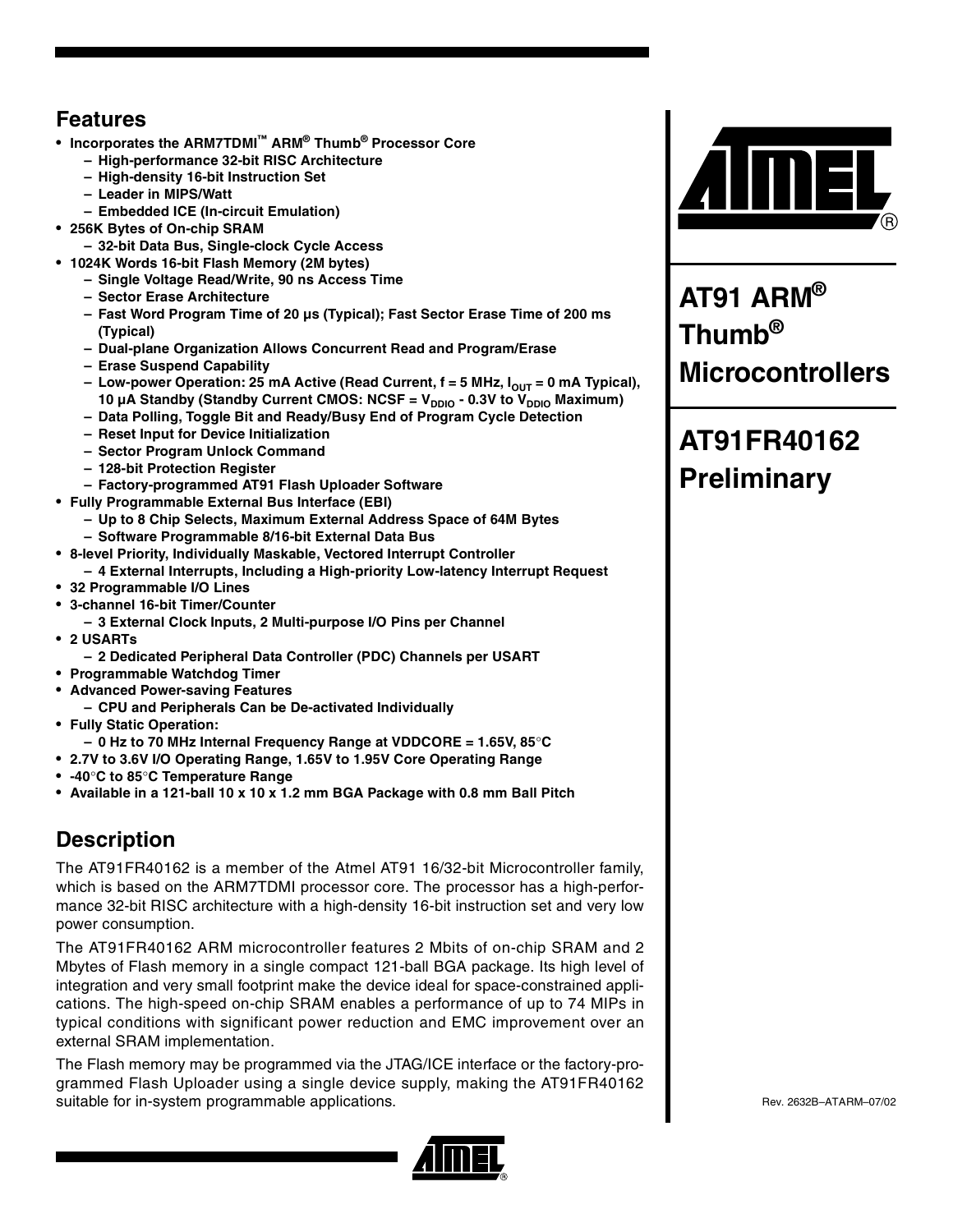

## **Pin Configuration**



| A1 Corner |                                                    |                                                     |                                                                    |                                                                    |                                                  |                                                        |                                                        |                                                          |                                                |                                                |                                                        |    |
|-----------|----------------------------------------------------|-----------------------------------------------------|--------------------------------------------------------------------|--------------------------------------------------------------------|--------------------------------------------------|--------------------------------------------------------|--------------------------------------------------------|----------------------------------------------------------|------------------------------------------------|------------------------------------------------|--------------------------------------------------------|----|
|           | 1                                                  | $\overline{2}$                                      | 3                                                                  | 4                                                                  | 5                                                | 6                                                      | 7                                                      | 8                                                        | 9                                              | 10                                             | 11                                                     |    |
|           | $\langle \rangle$<br>P21/TXD1<br><b>NTRI</b>       | $\langle \rangle$<br>P <sub>19</sub>                | $\mathcal{L}_{\mathcal{A}}$<br>P <sub>16</sub>                     | $\mathcal{L}_{\mathcal{A}}$<br>P <sub>15</sub><br>RXD0             | $\langle \rangle$<br><b>GND</b>                  | $\mathcal{L}_{\mathcal{A}}$<br>P11<br>IRQ <sub>2</sub> | $\mathcal{L}_{\mathcal{A}}$<br>VDDCORE                 | $\langle \rangle$<br>P <sub>8</sub><br>TIOB <sub>2</sub> | $\mathcal{C}_{\mathcal{A}}$<br>P6<br>TCLK2     | $\mathcal{L}_{\mathcal{A}}$<br><b>GND</b>      | $\mathcal{L}_{\mathcal{A}}$<br>P <sub>2</sub><br>TIOB0 | A  |
|           | $\langle \rangle$<br>P <sub>22</sub><br>RXD1       | $\mathbb{R}^2$<br>P <sub>20</sub><br>SCK1           | $\langle \rangle$<br>P <sub>18</sub>                               | $\mathcal{L}_{\mathcal{A}}$<br>P <sub>17</sub>                     | $\mathcal{L}_{\mathcal{A}}$<br>P12<br><b>FIQ</b> | $\mathcal{L}_{\mathcal{A}}$<br>P <sub>10</sub><br>IRQ1 | $\langle \rangle$<br><b>VDDIO</b>                      | $\langle \rangle$<br>P7<br>TIOA <sub>2</sub>             | $\mathcal{L}_{\mathcal{A}}$<br>P4<br>TIOA1     | $\langle \rangle$<br><b>GND</b>                | $\hat{\mathcal{L}}$<br>P <sub>1</sub><br>TIOA0         | B  |
|           | $\mathcal{L}_{\mathcal{A}}$<br><b>VDDIO</b>        | $\langle \rangle$<br><b>GND</b>                     | $\langle \rangle$<br><b>NUB</b><br>NWR1                            | $\mathcal{L}_{\mathcal{A}}$<br>P <sub>14</sub><br>TXD <sub>0</sub> | $\mathcal{L}_{\mathcal{A}}$<br><b>NBUSY</b>      | $\hat{\mathcal{L}}$<br>P <sub>9</sub><br>IRQ0          | $\mathcal{L}_{\mathcal{A}}$<br>P <sub>5</sub><br>TIOB1 | $\langle \rangle$<br>P <sub>3</sub><br>TCLK1             | $\langle \rangle$<br>A16                       | $\mathcal{L}_{\mathcal{A}}$<br>D <sub>15</sub> | $\langle \rangle$<br>P <sub>0</sub><br><b>TCLK0</b>    | C  |
|           | $\langle \rangle$<br>P <sub>23</sub>               | $\langle \rangle$<br><b>MCKI</b>                    | $\langle \rangle$<br><b>NRST</b>                                   | $\mathcal{L}_{\mathcal{A}}$<br>P <sub>13</sub><br>SCK0             | $\langle \rangle$<br><b>VPP</b>                  | $\mathcal{L}_{\mathcal{A}}$<br><b>NRSTF</b>            | $\mathcal{L}_{\mathcal{A}}$<br>A14                     | $\langle \rangle$<br>A15                                 | $\mathcal{L}_{\mathcal{A}}$<br>D <sub>12</sub> | $\mathcal{L}_{\mathcal{A}}$<br>D14             | $\langle \rangle$<br><b>VDDIO</b>                      | D  |
|           | $\langle \rangle$<br>P <sub>24</sub><br><b>BMS</b> | $\langle \rangle$<br>P <sub>25</sub><br><b>MCK0</b> | $\mathcal{L}_{\mathcal{A}}$<br><b>NWDOVF</b>                       | $\mathcal{L}_{\mathcal{A}}$<br>A <sub>3</sub>                      | $\langle \rangle$<br>A <sub>8</sub>              | $\mathcal{L}_{\mathcal{A}}$<br>D11                     | $\mathcal{L}_{\mathcal{A}}$<br>D <sub>10</sub>         | $\langle \rangle$<br>D <sub>13</sub>                     | $\mathcal{L}_{\mathcal{A}}$<br><b>NC</b>       | $\mathcal{L}_{\mathcal{A}}$<br><b>NC</b>       | $\mathcal{L}_{\mathcal{A}}$<br>D <sub>3</sub>          | E  |
|           | $\langle \rangle$<br><b>GND</b>                    | $\langle \rangle$<br><b>TMS</b>                     | $\langle \cdot \rangle$<br><b>GND</b>                              | $\mathcal{L}_{\mathcal{A}}$<br><b>TCK</b>                          | $\langle \rangle$<br><b>NOE</b><br><b>NRD</b>    | $\langle \rangle$<br>D <sub>9</sub>                    | $\mathcal{L}_{\mathcal{A}}$<br>A11                     | $\mathcal{L}_{\mathcal{A}}$<br>D7                        | $\mathcal{L}_{\mathcal{A}}$<br>D <sub>8</sub>  | $\langle \rangle$<br><b>NC</b>                 | $\mathcal{L}_{\mathcal{A}}$<br><b>NC</b>               | F. |
|           | $\langle \rangle$<br><b>TDO</b>                    | $\langle \rangle$<br><b>NWE</b><br>NWR0             | $\langle \rangle$<br>A <sub>2</sub>                                | $\mathcal{L}_{\mathcal{A}}$<br>TDI                                 | $\langle \rangle$<br>NCS <sub>0</sub>            | $\mathcal{L}_{\mathcal{A}}$<br>D <sub>2</sub>          | $\mathcal{L}_{\mathcal{A}}$<br>D <sub>5</sub>          | $\langle \rangle$<br>D <sub>4</sub>                      | $\mathcal{L}_{\mathcal{A}}$<br>D <sub>6</sub>  | $\mathcal{C}_{\mathcal{A}}$<br><b>GND</b>      | $\mathcal{L}_{\mathcal{A}}$<br><b>NC</b>               | G  |
|           | $\langle \rangle$<br>P26<br>NCS <sub>2</sub>       | $\langle \rangle$<br><b>VDDCORE VDDIO</b>           | $\mathcal{L}_{\mathcal{A}}$                                        | $\mathcal{L}_{\mathcal{A}}$<br><b>NC</b>                           | $\langle \rangle$<br><b>NCSF</b>                 | $\mathcal{C}^{\mathcal{A}}$<br><b>NC</b>               | $\mathcal{L}_{\mathcal{A}}$<br>D <sub>0</sub>          | $\langle \rangle$<br>D <sub>1</sub>                      | P31/A23<br>CS4                                 | $\bigcirc$<br><b>NC</b>                        | $\mathcal{L}_{\mathcal{A}}$<br><b>NC</b>               | H  |
|           | $\mathcal{L}_{\mathcal{A}}$<br><b>NWAIT</b>        | $\mathcal{L}_{\mathcal{A}}$<br><b>GND</b>           | $\mathcal{L}_{\mathcal{A}}$<br>P <sub>27</sub><br>NCS <sub>3</sub> | $\langle \rangle$<br>A <sub>5</sub>                                | $\langle \rangle$<br><b>NC</b>                   | $\mathcal{L}_{\mathcal{A}}$<br><b>VDDIO</b>            | $\mathcal{L}_{\mathcal{A}}$<br><b>GND</b>              | $\mathcal{L}_{\mathcal{A}}$<br><b>GND</b>                | $\mathcal{L}_{\mathcal{A}}$<br>A19             | $\mathcal{L}_{\mathcal{A}}$<br><b>VDDIO</b>    | $\langle \rangle$<br>P30/A22<br>CS <sub>5</sub>        | J  |
|           | $\langle \rangle$<br>NCS <sub>1</sub>              | <b>NLB</b><br>A <sub>0</sub>                        | $\bigcirc$<br><b>GND</b>                                           | $\langle \rangle$<br>A7                                            | $\langle \rangle$<br><b>VDDIO</b>                | $\mathcal{L}_{\mathcal{A}}$<br>A10                     | $\mathcal{L}_{\mathcal{A}}$<br>A13                     | $\langle \rangle$<br><b>GND</b>                          | $\mathcal{L}_{\mathcal{A}}$<br>A17             | $\mathcal{L}_{\mathcal{A}}$                    | $\mathcal{L}_{\mathcal{A}}$<br>P29/A21<br>CS6 VDDCORE  | Κ  |
|           | $\mathcal{L}_{\mathcal{A}}$<br><b>GND</b>          | $\mathbb{R}^2$<br>A <sub>1</sub>                    | $\mathcal{L}_{\mathcal{A}}$<br>A4                                  | $\langle \rangle$<br>A <sub>6</sub>                                | $\langle \rangle$<br><b>VDDIO</b>                | $\mathcal{L}_{\mathcal{A}}$<br>A <sub>9</sub>          | $\mathcal{L}_{\mathcal{A}}$<br>A12                     | $\langle \rangle$<br><b>GND</b>                          | $\mathcal{L}_{\mathcal{A}}$<br><b>VDDIO</b>    | $\mathcal{L}_{\mathcal{A}}$<br>A18             | $\mathcal{C}_{\mathcal{A}}$<br>A20                     | L  |
|           |                                                    |                                                     |                                                                    |                                                                    |                                                  |                                                        |                                                        |                                                          |                                                |                                                |                                                        |    |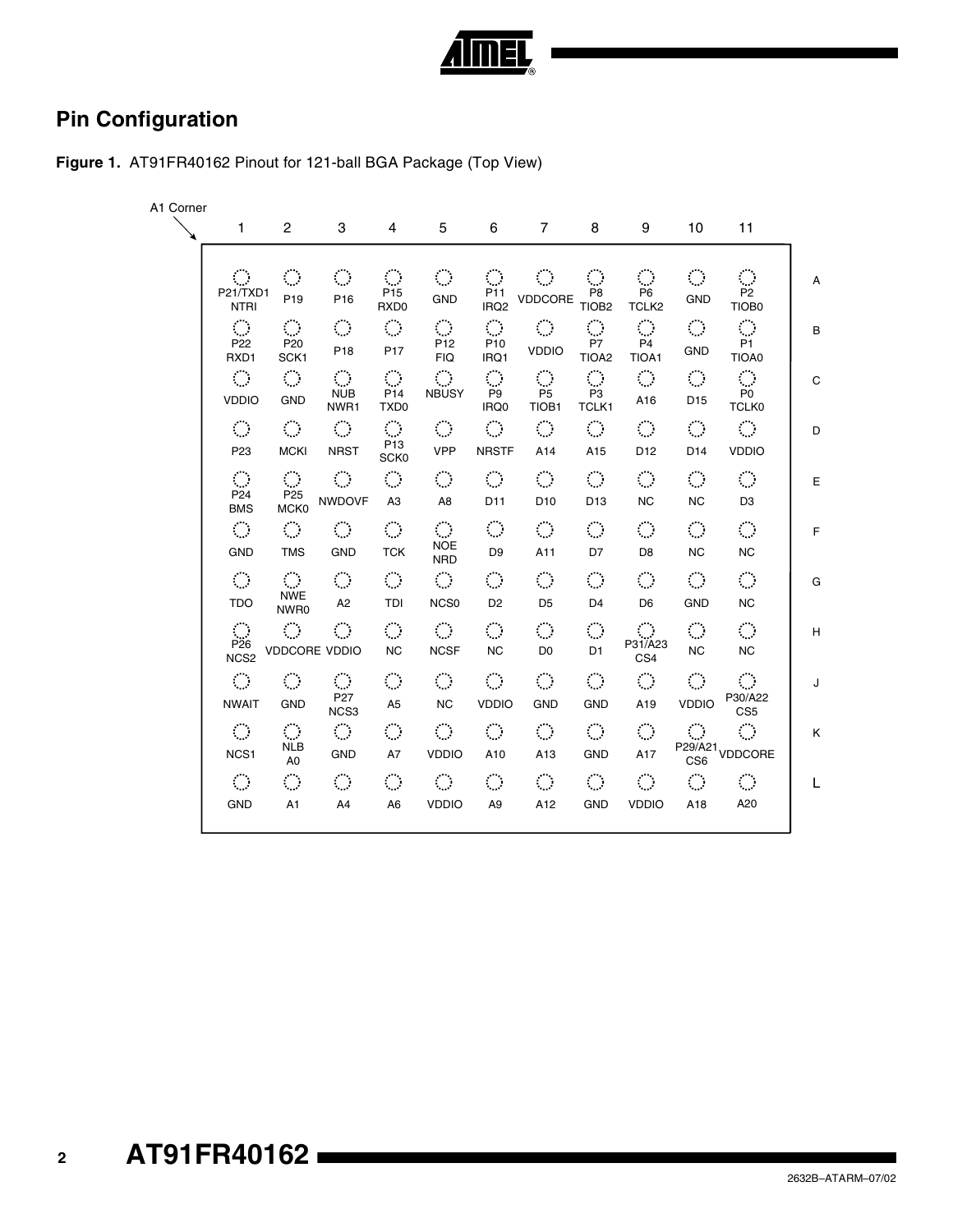## **AT91FR40162**

## **Pin Description**

**Table 1.** AT91FR40162 Pin Description

| <b>Module</b> | <b>Name</b>      | <b>Function</b>                   | <b>Type</b> | <b>Active</b><br>Level | Comments                                                                                        |
|---------------|------------------|-----------------------------------|-------------|------------------------|-------------------------------------------------------------------------------------------------|
|               | A0 - A23         | <b>Address Bus</b>                | Output      |                        | Valid after reset; do not reprogram A20 to<br>I/O, as it is MSB of Flash address                |
|               | D0 - D15         | Data Bus                          | I/O         |                        |                                                                                                 |
|               | NCS0 - NCS3      | <b>External Chip Select</b>       | Output      | Low                    | Used to select external devices                                                                 |
|               | <b>CS4 - CS7</b> | <b>External Chip Select</b>       | Output      | High                   | A23 - A20 after reset                                                                           |
|               | NWR0             | Lower Byte 0 Write Signal         | Output      | Low                    | Used in Byte Write option                                                                       |
|               | NWR1             | Upper Byte 1 Write Signal         | Output      | Low                    | Used in Byte Write option                                                                       |
| EBI           | <b>NRD</b>       | <b>Read Signal</b>                | Output      | Low                    | Used in Byte Write option                                                                       |
|               | <b>NWE</b>       | <b>Write Enable</b>               | Output      | Low                    | Used in Byte Select option                                                                      |
|               | <b>NOE</b>       | Output Enable                     | Output      | Low                    | Used in Byte Select option                                                                      |
|               | <b>NUB</b>       | <b>Upper Byte Select</b>          | Output      | Low                    | Used in Byte Select option                                                                      |
|               | <b>NLB</b>       | Lower Byte Select                 | Output      | Low                    | Used in Byte Select option                                                                      |
|               | <b>NWAIT</b>     | Wait Input                        | Input       | Low                    |                                                                                                 |
|               | <b>BMS</b>       | <b>Boot Mode Select</b>           | Input       | $\qquad \qquad -$      | Sampled during reset; must be driven low<br>during reset for Flash to be used as boot<br>memory |
|               | <b>FIQ</b>       | <b>Fast Interrupt Request</b>     | Input       | $\qquad \qquad -$      | PIO-controlled after reset                                                                      |
| <b>AIC</b>    | IRQ0 - IRQ2      | <b>External Interrupt Request</b> | Input       |                        | PIO-controlled after reset                                                                      |
|               | TCLK0 - TCLK2    | <b>Timer External Clock</b>       | Input       | $\qquad \qquad -$      | PIO-controlled after reset                                                                      |
| Timer         | TIOA0 - TIOA2    | Multi-purpose Timer I/O Pin A     | I/O         |                        | PIO-controlled after reset                                                                      |
|               | TIOB0 - TIOB2    | Multi-purpose Timer I/O Pin B     | $U$         |                        | PIO-controlled after reset                                                                      |
|               | SCK0 - SCK1      | <b>External Serial Clock</b>      | 1/O         | $\qquad \qquad -$      | PIO-controlled after reset                                                                      |
| <b>USART</b>  | TXD0 - TXD1      | <b>Transmit Data Output</b>       | Output      | $\qquad \qquad -$      | PIO-controlled after reset                                                                      |
|               | RXD0 - RXD1      | Receive Data Input                | Input       | $\qquad \qquad -$      | PIO-controlled after reset                                                                      |
| <b>PIO</b>    | P0 - P31         | Parallel IO Line                  | I/O         |                        |                                                                                                 |
| <b>WD</b>     | <b>NWDOVF</b>    | <b>Watchdog Overflow</b>          | Output      | Low                    | Open drain                                                                                      |
|               | <b>MCKI</b>      | Master Clock Input                | Input       | $\qquad \qquad -$      | Schmidt trigger                                                                                 |
| Clock         | <b>MCKO</b>      | <b>Master Clock Output</b>        | Output      | $\qquad \qquad -$      |                                                                                                 |
|               | <b>NRST</b>      | Hardware Reset Input              | Input       | Low                    | Schmidt trigger                                                                                 |
| Reset         | <b>NTRI</b>      | Tri-state Mode Select             | Input       | Low                    | Sampled during reset                                                                            |
|               | <b>TMS</b>       | <b>Test Mode Select</b>           | Input       |                        | Schmidt trigger, internal pull-up                                                               |
|               | TDI              | Test Data Input                   | Input       |                        | Schmidt trigger, internal pull-up                                                               |
| <b>ICE</b>    | <b>TDO</b>       | <b>Test Data Output</b>           | Output      | $\qquad \qquad -$      |                                                                                                 |
|               | <b>TCK</b>       | <b>Test Clock</b>                 | Input       | $\qquad \qquad -$      | Schmidt trigger, internal pull-up                                                               |

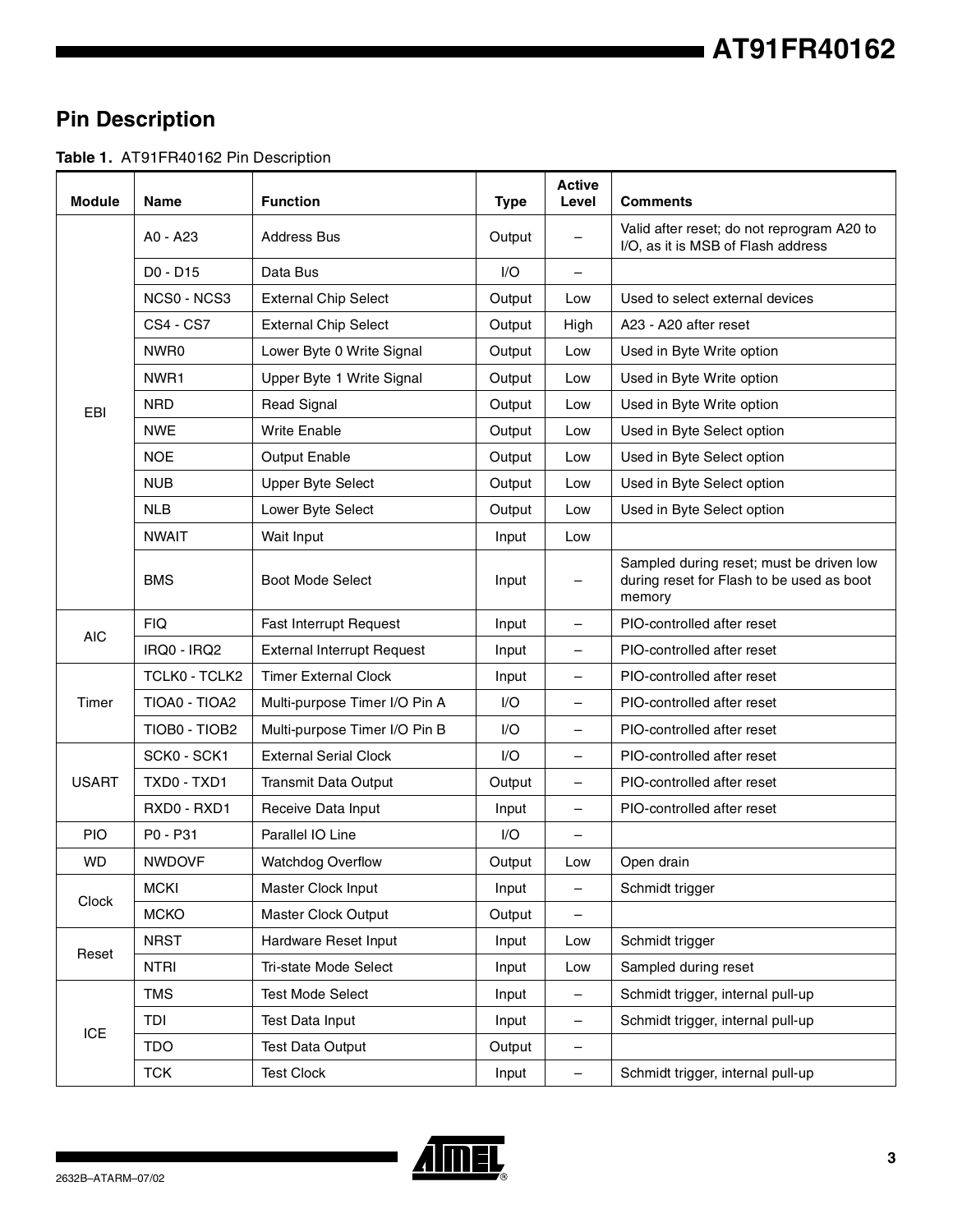

#### **Table 1.** AT91FR40162 Pin Description

| <b>Module</b>   | <b>Name</b>                                                              | <b>Function</b>                 | <b>Type</b> | <b>Active</b><br>Level   | <b>Comments</b>                                                                                                                        |  |
|-----------------|--------------------------------------------------------------------------|---------------------------------|-------------|--------------------------|----------------------------------------------------------------------------------------------------------------------------------------|--|
|                 | <b>NCSF</b>                                                              | <b>Flash Memory Select</b>      | Input       | Low                      | Enables Flash Memory when pulled low                                                                                                   |  |
| Flash<br>Memory | <b>NBUSY</b>                                                             | Flash Memory Busy Output        | Output      | Low                      | Flash RDY/BUSY signal; open-drain                                                                                                      |  |
|                 | <b>NRSTF</b>                                                             | <b>Flash Memory Reset Input</b> | Input       | Low                      | Resets Flash to standard operating mode                                                                                                |  |
| Power           | <b>VDDIO</b><br>Power<br><b>VDDCORE</b><br>Power<br><b>GND</b><br>Ground |                                 | Power       | $\overline{\phantom{m}}$ | All V <sub>DDIO,</sub> V <sub>DDCORE</sub> and all GND pins<br>MUST be connected to their respective<br>supplies by the shortest route |  |
|                 |                                                                          |                                 | Power       |                          |                                                                                                                                        |  |
|                 |                                                                          |                                 | Ground      |                          |                                                                                                                                        |  |
|                 | <b>VPP</b>                                                               | Faster Program/Erase Voltage    | Power       | $\overline{\phantom{m}}$ | See AT49BV/LV1604A/1614A (T)<br>2-Mbyte (1M x 16/2M x 8) 3-volt Only Flash<br><b>Memory Datasheet</b>                                  |  |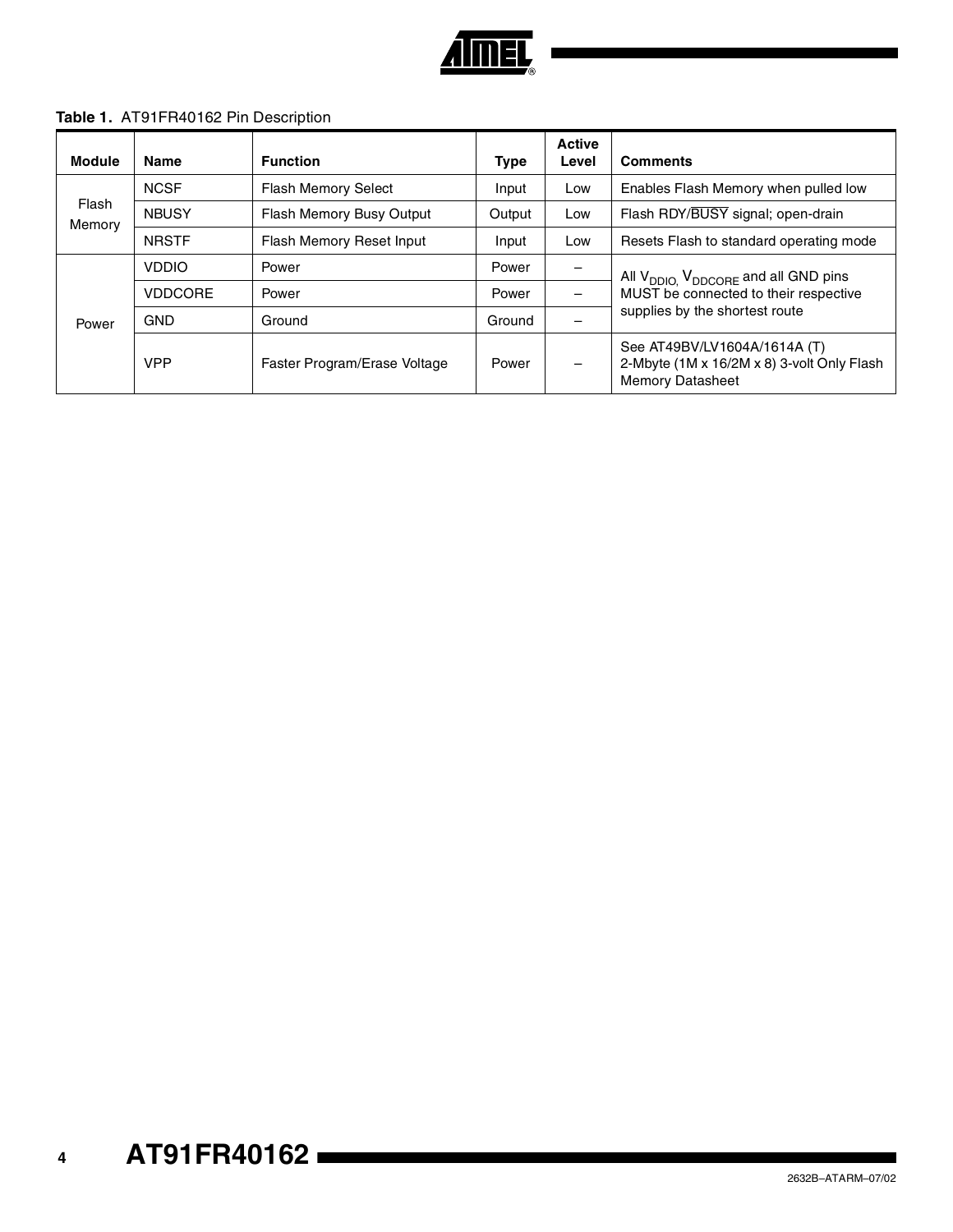# **Block Diagram Block Diagram**

**Figure 2. AT91FR40162** AT91FR40162





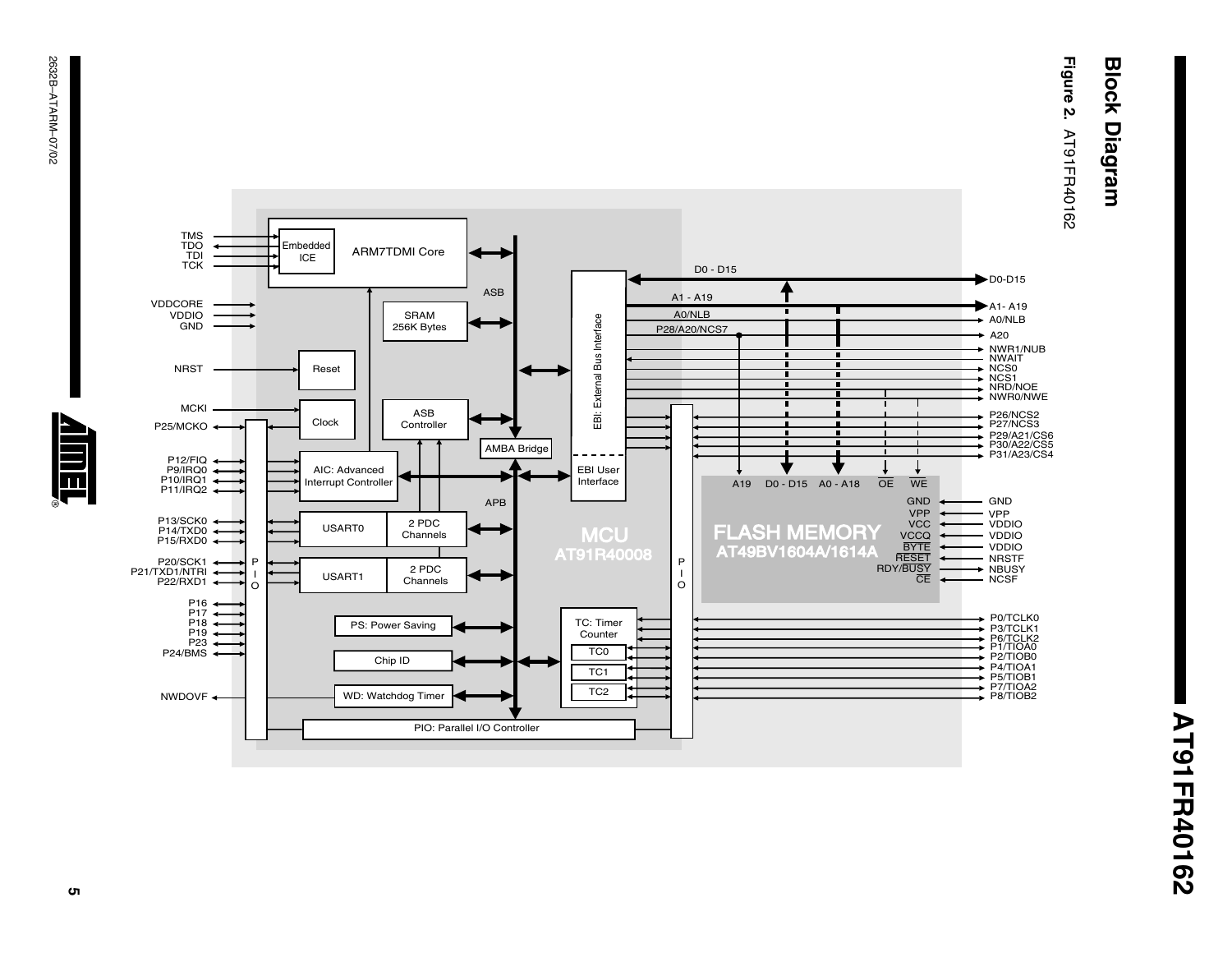

| <b>Architectural</b><br><b>Overview</b> | The AT91FR40162 integrates Atmel's AT91R40008 ARM Thumb processor and an<br>AT49BV1604A/1614A 2-Mbyte (16-Mbit) Flash memory die in a single compact 121-ball BGA<br>package. The address, data and control signals, except the Flash memory enable, are inter-<br>nally interconnected.                                                                                                                                                                                                                                                   |
|-----------------------------------------|--------------------------------------------------------------------------------------------------------------------------------------------------------------------------------------------------------------------------------------------------------------------------------------------------------------------------------------------------------------------------------------------------------------------------------------------------------------------------------------------------------------------------------------------|
|                                         | The AT91R40008 architecture consists of two main buses, the Advanced System Bus (ASB)<br>and the Advanced Peripheral Bus (APB). Designed for maximum performance and controlled<br>by the memory controller, the ASB interfaces the ARM7TDMI processor with the on-chip 32-bit<br>SRAM memory, the External Bus Interface (EBI) connected to the encapsulated Flash and the<br>AMBA <sup>™</sup> Bridge. The AMBA Bridge drives the APB, which is designed for accesses to on-chip<br>peripherals and optimized for low power consumption. |
|                                         | The AT91FR40162 implements the ICE port of the ARM7TDMI processor on dedicated pins,<br>offering a complete, low-cost and easy-to-use debug solution for target debugging.                                                                                                                                                                                                                                                                                                                                                                 |
| <b>Memories</b>                         | The AT91FR40162 embeds 256K bytes of internal SRAM. The internal memory is directly<br>connected to the 32-bit data bus and is single-cycle accessible. This provides maximum per-<br>formance of 63 MIPS at 70 MHz by using the ARM instruction set of the processor, minimizing<br>system power consumption and improving on the performance of separate memory solutions.                                                                                                                                                               |
|                                         | The AT91FR40162 features an External Bus Interface (EBI), which enables connection of<br>external memories and application-specific peripherals. The EBI supports 8- or 16-bit devices<br>and can use two 8-bit devices to emulate a single 16-bit device. The EBI implements the early<br>read protocol, enabling faster memory accesses than standard memory interfaces.                                                                                                                                                                 |
|                                         | The AT91FR40162 encapsulates a Flash memory organized as 1024K 16-bit words,<br>accessed via the EBI. A 16-bit Thumb instruction can be loaded from Flash memory in a single<br>access. Separate MCU and Flash memory reset inputs (NRST and NRSTF) are provided for<br>maximum flexibility. The user is thus free to tailor the reset operation to the application.                                                                                                                                                                       |
|                                         | The AT91FR40162 integrates resident boot software called AT91 Flash Uploader software in<br>the encapsulated Flash. The AT91 Flash Uploader software is able to upload program applica-<br>tion software into its Flash memory.                                                                                                                                                                                                                                                                                                            |
| <b>Peripherals</b>                      | The AT91FR40162 integrates several peripherals, which are classified as system or user<br>peripherals.                                                                                                                                                                                                                                                                                                                                                                                                                                     |
|                                         | All on-chip peripherals are 32-bit accessible by the AMBA Bridge, and can be programmed<br>with a minimum number of instructions. The peripheral register set is composed of control,<br>mode, data, status and enable/disable/status registers.                                                                                                                                                                                                                                                                                           |
|                                         | An on-chip Peripheral Data Controller (PDC) transfers data between the on-chip USARTs and<br>on- and off-chip memory address space without processor intervention. Most importantly, the<br>PDC removes the processor interrupt handling overhead, making it possible to transfer up to<br>64K contiguous bytes without reprogramming the start address, thus increasing the perfor-<br>mance of the microcontroller, and reducing the power consumption.                                                                                  |
| <b>System Peripherals</b>               | The External Bus Interface (EBI) controls the external memory or peripheral devices via an 8-<br>or 16-bit databus and is programmed through the APB. Each chip select line has its own pro-<br>gramming register.                                                                                                                                                                                                                                                                                                                         |
|                                         | The Power-saving (PS) module implements the Idle Mode (ARM7TDMI core clock stopped<br>until the next interrupt) and enables the user to adapt the power consumption of the microcon-<br>troller to application requirements (independent peripheral clock control).                                                                                                                                                                                                                                                                        |
|                                         | The Advanced Interrupt Controller (AIC) controls the internal interrupt sources from the inter-<br>nal peripherals and the four external interrupt lines (including the FIQ) to provide an interrupt                                                                                                                                                                                                                                                                                                                                       |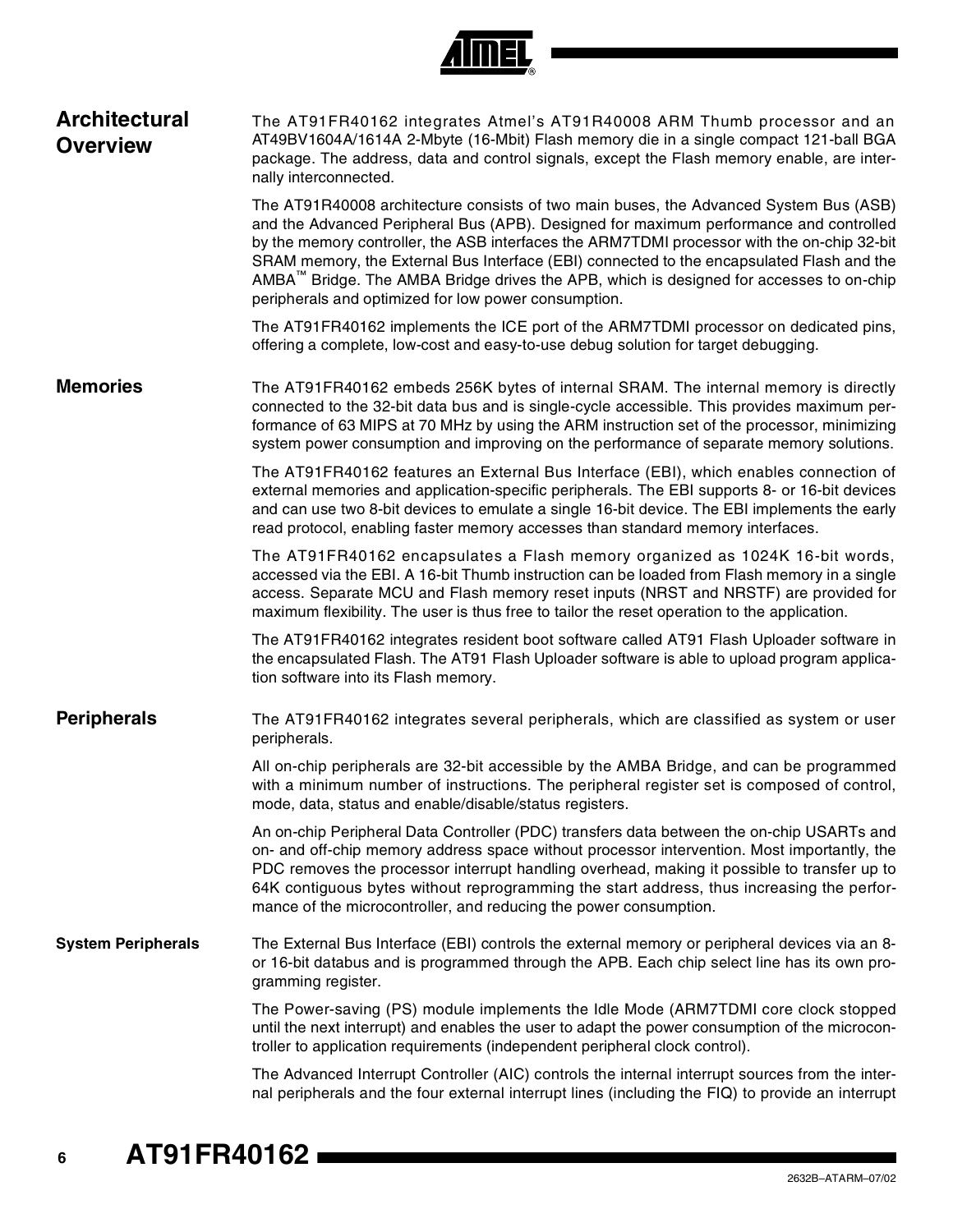and/or fast interrupt request to the ARM7TDMI. It integrates an 8-level priority controller, and, using the Auto-vectoring feature, reduces the interrupt latency time.

The Parallel Input/Output Controller (PIO) controls up to 32 I/O lines. It enables the user to select specific pins for on-chip peripheral input/output functions, and general-purpose input/output signal pins. The PIO controller can be programmed to detect an interrupt on a signal change from each line.

The Watchdog (WD) can be used to prevent system lock-up if the software becomes trapped in a deadlock.

The Special Function (SF) module integrates the Chip ID, the Reset Status and the Protect registers.

**User Peripherals** Two USARTs, independently configurable, enable communication at a high baud rate in synchronous or asynchronous mode. The format includes start, stop and parity bits and up to 8 data bits. Each USART also features a Timeout and a Time Guard register, facilitating the use of the two dedicated Peripheral Data Controller (PDC) channels.

> The 3-channel, 16-bit Timer Counter (TC) is highly programmable and supports capture or waveform modes. Each TC channel can be programmed to measure or generate different kinds of waves, and can detect and control two input/output signals. The TC has also 3 external clock signals.

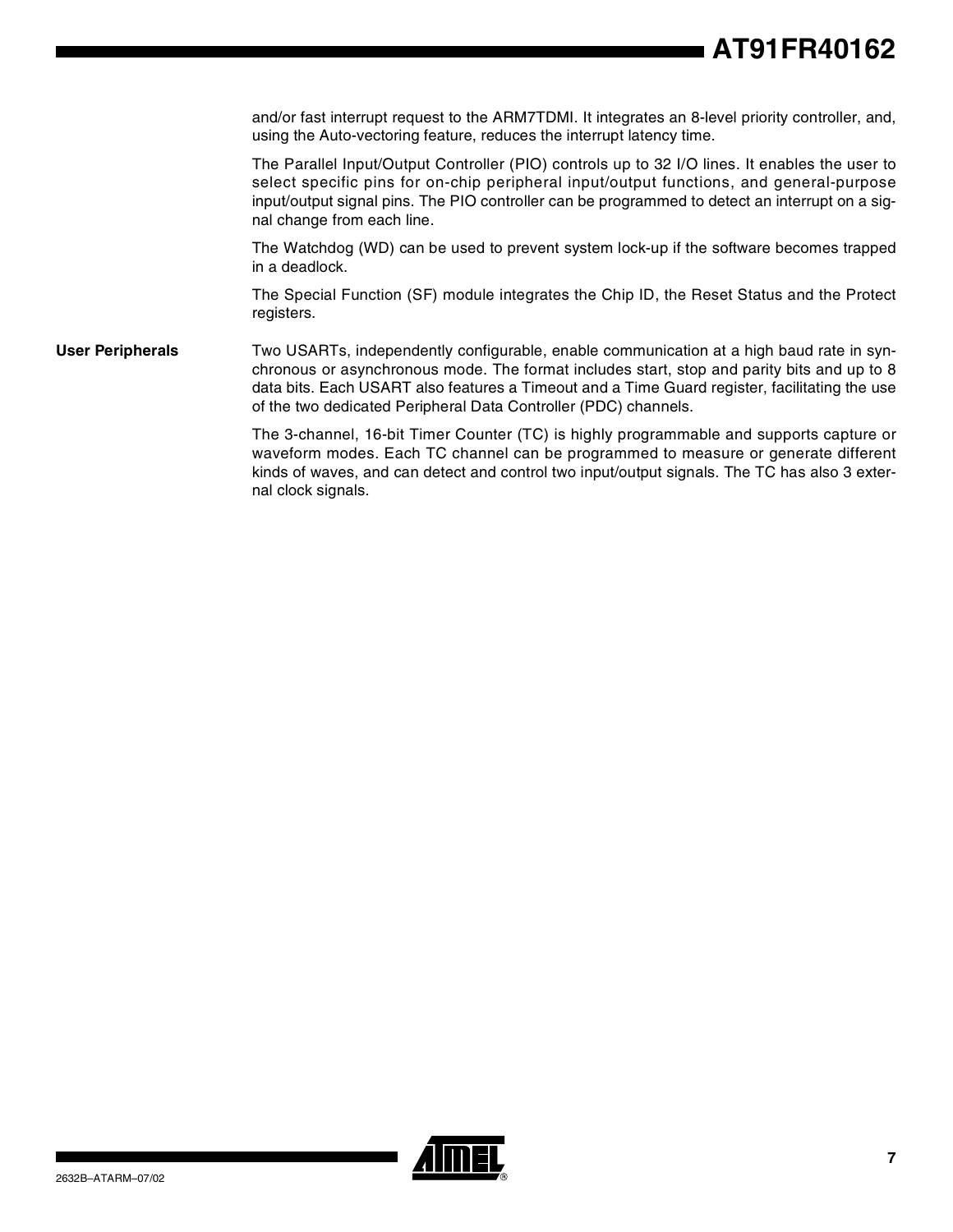

## **Associated Documentation**

#### **Table 2.** Associated Documentation

| <b>Product</b> | Information                                                                                      |                 | <b>Document Title</b>                                                                   |
|----------------|--------------------------------------------------------------------------------------------------|-----------------|-----------------------------------------------------------------------------------------|
|                | Internal architecture of processor<br>ARM/Thumb instruction sets<br>Embedded in-circuit emulator |                 | ARM7TDMI (Thumb) Datasheet                                                              |
|                | External memory interface mapping<br>Peripheral operations<br>Peripheral user interfaces         |                 | AT91x40 Series Datasheet                                                                |
|                | DC characteristics                                                                               | <b>MCU</b>      | AT91R40008 Electrical Characteristics Datasheet                                         |
| AT91FR40162    | Power consumption<br>Thermal and reliability<br>considerations<br>AC characteristics             | Flash<br>Memory | AT49BV/LV1604A/1614A(T) 2-Mbyte (1M x 16/2M x 8) 3-<br>volt Only Flash Memory Datasheet |
|                | <b>Product overview</b><br>Ordering information<br>Packaging information<br>Soldering profile    |                 | AT91FR40162 Datasheet (this document)                                                   |
|                | Detailed description of Flash memory                                                             |                 | AT49BV/LV1604A/1614A(T) 2-Mbyte (1M x 16/2M x 8) 3-<br>volt Only Flash Memory Datasheet |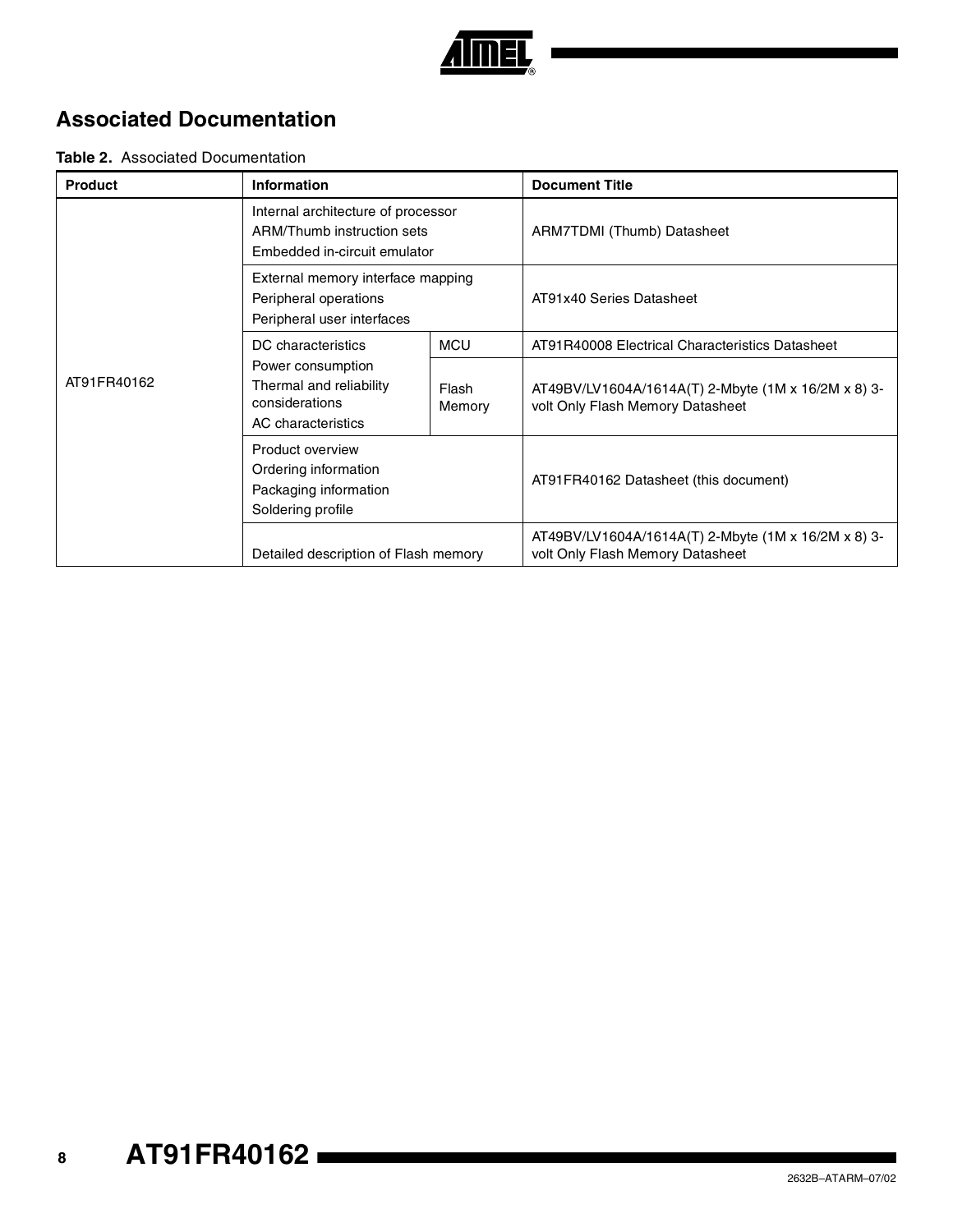## **Product Overview**

| <b>Power Supply</b>                   | The AT91FR40162 device has two types of power supply pins:                                                                                                                                                                                                                                                                                                                            |
|---------------------------------------|---------------------------------------------------------------------------------------------------------------------------------------------------------------------------------------------------------------------------------------------------------------------------------------------------------------------------------------------------------------------------------------|
|                                       | VDDCORE pins that power the chip core (i.e., the AT91R40008 with its embedded SRAM<br>$\bullet$<br>and peripherals)                                                                                                                                                                                                                                                                   |
|                                       | VDDIO pins that power the AT91R40008 I/O lines and the Flash memory                                                                                                                                                                                                                                                                                                                   |
|                                       | An independent I/O supply allows a flexible adaptation to external component signal levels.                                                                                                                                                                                                                                                                                           |
| Input/Output<br><b>Considerations</b> | The AT91FR40162 I/O pads accept voltage levels up to the VDDIO power supply limit. After<br>the reset, the microcontroller peripheral I/Os are initialized as inputs to provide the user with<br>maximum flexibility. It is recommended that in any application phase, the inputs to the micro-<br>controller be held at valid logic levels to minimize the power consumption.        |
| <b>Master Clock</b>                   | The AT91FR40162 has a fully static design and works on the Master Clock (MCK), provided<br>on the MCKI pin from an external source.                                                                                                                                                                                                                                                   |
|                                       | The Master Clock is also provided as an output of the device on the pin MCKO, which is multi-<br>plexed with a general purpose I/O line. While NRST is active, and after the reset, the MCKO is<br>valid and outputs an image of the MCK signal. The PIO Controller must be programmed to use<br>this pin as standard I/O line.                                                       |
| <b>Reset</b>                          | Reset restores the default states of the user interface registers (defined in the user interface of<br>each peripheral), and forces the ARM7TDMI to perform the next instruction fetch from address<br>zero. Except for the program counter the ARM7TDMI registers do not have defined reset<br>states.                                                                               |
| <b>NRST Pin</b>                       | NRST is active low-level input. It is asserted asynchronously, but exit from reset is synchro-<br>nized internally to the MCK. The signal presented on MCKI must be active within the<br>specification for a minimum of 10 clock cycles up to the rising edge of NRST to ensure correct<br>operation. The first processor fetch occurs 80 clock cycles after the rising edge of NRST. |
| <b>Watchdog Reset</b>                 | The watchdog can be programmed to generate an internal reset. In this case, the reset has<br>the same effect as the NRST pin assertion, but the pins BMS and NTRI are not sampled. Boot<br>Mode and Tri-state Mode are not updated. If the NRST pin is asserted and the watchdog trig-<br>gers the internal reset, the NRST pin has priority.                                         |
| <b>Emulation Functions</b>            |                                                                                                                                                                                                                                                                                                                                                                                       |
| <b>Tri-state Mode</b>                 | The AT91FR40162 microcontroller provides a tri-state mode, which is used for debug pur-<br>poses. This enables the connection of an emulator probe to an application board without<br>having to desolder the device from the target board. In tri-state mode, all the output pin drivers                                                                                              |

In tri-state mode, direct access to the Flash via external pins is provided. This enables production Flash programming using classical Flash programmers prior to board mounting.

To enter tri-state mode, the NTRI pin must be held low during the last 10 clock cycles before the rising edge of NRST. For normal operation, the NTRI pin must be held high during reset by a resistor of up to 400 kΩ.

NTRI is multiplexed with I/O line P21 and USART1 serial data transmit line TXD1.



of the AT91R40008 microcontroller are disabled.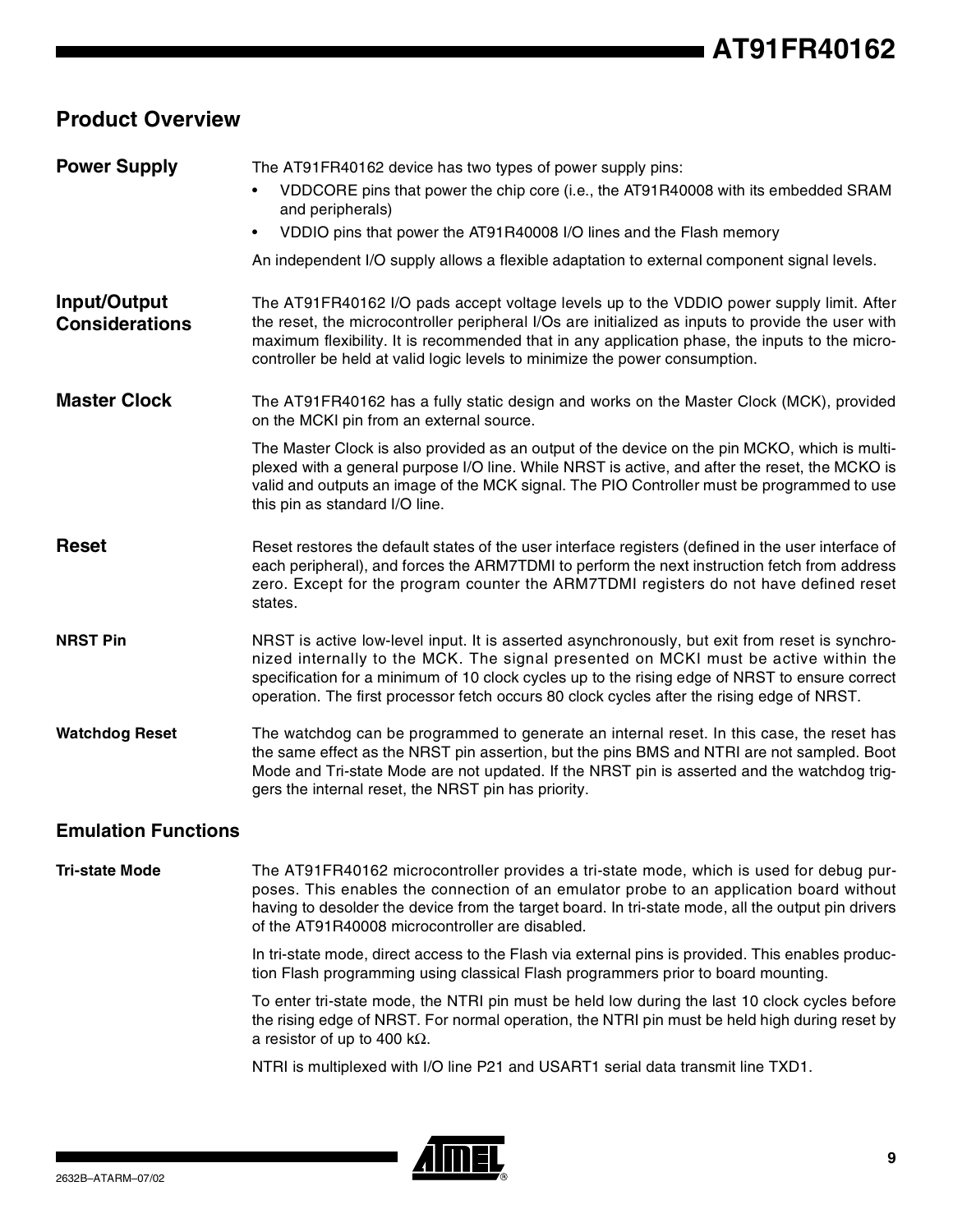

| JTAG/ICE Debug           | ARM-standard embedded In-circuit Emulation is supported via the JTAG/ICE port. The pins<br>TDI, TDO, TCK and TMS are dedicated to this debug function and can be connected to a host<br>computer via the external ICE interface. In ICE Debug Mode, the ARM7TDMI core responds<br>with a non-JTAG chip ID that identifies the microcontroller. This is not fully IEEE1149.1<br>compliant.              |                                                                                                                                                          |  |  |  |  |  |
|--------------------------|--------------------------------------------------------------------------------------------------------------------------------------------------------------------------------------------------------------------------------------------------------------------------------------------------------------------------------------------------------------------------------------------------------|----------------------------------------------------------------------------------------------------------------------------------------------------------|--|--|--|--|--|
| <b>Memory Controller</b> | The ARM7TDMI processor address space is 4G bytes. The memory controller decodes the<br>internal 32-bit address bus and defines three address spaces:<br>Internal memories in the four lowest megabytes<br>٠                                                                                                                                                                                            |                                                                                                                                                          |  |  |  |  |  |
|                          | ٠<br>EBI                                                                                                                                                                                                                                                                                                                                                                                               | Middle space reserved for the external devices (memory or peripherals) controlled by the                                                                 |  |  |  |  |  |
|                          | ٠                                                                                                                                                                                                                                                                                                                                                                                                      | Internal peripherals in the four highest megabytes                                                                                                       |  |  |  |  |  |
|                          |                                                                                                                                                                                                                                                                                                                                                                                                        | In any of these address spaces, the ARM7TDMI operates in little-endian mode only.                                                                        |  |  |  |  |  |
| <b>Internal Memories</b> | The AT91FR40162 microcontroller integrates 256K bytes of internal SRAM. It is 32 bits wide<br>and single-clock cycle accessible. Byte (8-bit), half-word (16-bit) and word (32-bit) accesses<br>are supported and are executed within one cycle. Fetching either Thumb or ARM instructions<br>is supported, and internal memory can store two times as many Thumb instructions as ARM<br>instructions. |                                                                                                                                                          |  |  |  |  |  |
|                          |                                                                                                                                                                                                                                                                                                                                                                                                        | The SRAM is mapped at address 0x0 (after the Remap command), allowing ARM7TDMI<br>exception vectors between 0x0 and 0x20 to be modified by the software. |  |  |  |  |  |
|                          | Placing the SRAM on-chip and using the 32-bit data bus bandwidth maximizes the microcon-<br>troller performance and minimizes system power consumption. The 32-bit bus increases the<br>effectiveness of the use of the ARM instruction set and the processing of data that is wider<br>than 16 bits, thus making optimal use of the ARM7TDMI advanced performance.                                    |                                                                                                                                                          |  |  |  |  |  |
|                          | Being able to dynamically update application software in the 256-Kbyte SRAM adds an extra<br>dimension to the AT91FR40162.                                                                                                                                                                                                                                                                             |                                                                                                                                                          |  |  |  |  |  |
|                          | The AT91FR40162 also integrates a 2-Mbyte Flash memory that is accessed via the External<br>Bus Interface. All data, address and control lines, except for the Chip Select signal, are con-<br>nected within the device.                                                                                                                                                                               |                                                                                                                                                          |  |  |  |  |  |
| <b>Boot Mode Select</b>  | The ARM reset vector is at address 0x0. After the NRST line is released, the ARM7TDMI exe-<br>cutes the instruction stored at this address. This means that this address must be mapped in<br>nonvolatile memory after the reset. The input level on the BMS pin during the last 10 clock<br>cycles before the rising edge of the NRST selects the type of boot memory (see Table 1).                  |                                                                                                                                                          |  |  |  |  |  |
|                          | If the embedded Flash memory is to be used as boot memory, the BMS input must be pulled<br>down externally and NCS0 must be connected to NCSF externally.                                                                                                                                                                                                                                              |                                                                                                                                                          |  |  |  |  |  |
|                          | The pin BMS is multiplexed with the I/O line P24 that can be programmed after reset like any<br>standard PIO line.                                                                                                                                                                                                                                                                                     |                                                                                                                                                          |  |  |  |  |  |
|                          | Table 3. Boot Mode Select                                                                                                                                                                                                                                                                                                                                                                              |                                                                                                                                                          |  |  |  |  |  |
|                          | BMS                                                                                                                                                                                                                                                                                                                                                                                                    | <b>Boot Memory</b>                                                                                                                                       |  |  |  |  |  |
|                          | 1                                                                                                                                                                                                                                                                                                                                                                                                      | External 8-bit memory on NCS0                                                                                                                            |  |  |  |  |  |
|                          | 0                                                                                                                                                                                                                                                                                                                                                                                                      | External 16-bit memory on NCS0                                                                                                                           |  |  |  |  |  |
| <b>Remap Command</b>     |                                                                                                                                                                                                                                                                                                                                                                                                        | The ARM vectors (Reset, Abort, Data Abort, Prefetch Abort, Undefined Instruction, Interrupt,                                                             |  |  |  |  |  |

Fast Interrupt) are mapped from address 0x0 to address 0x20. In order to allow these vectors to be redefined dynamically by the software, the AT91FR40162 uses a remap command that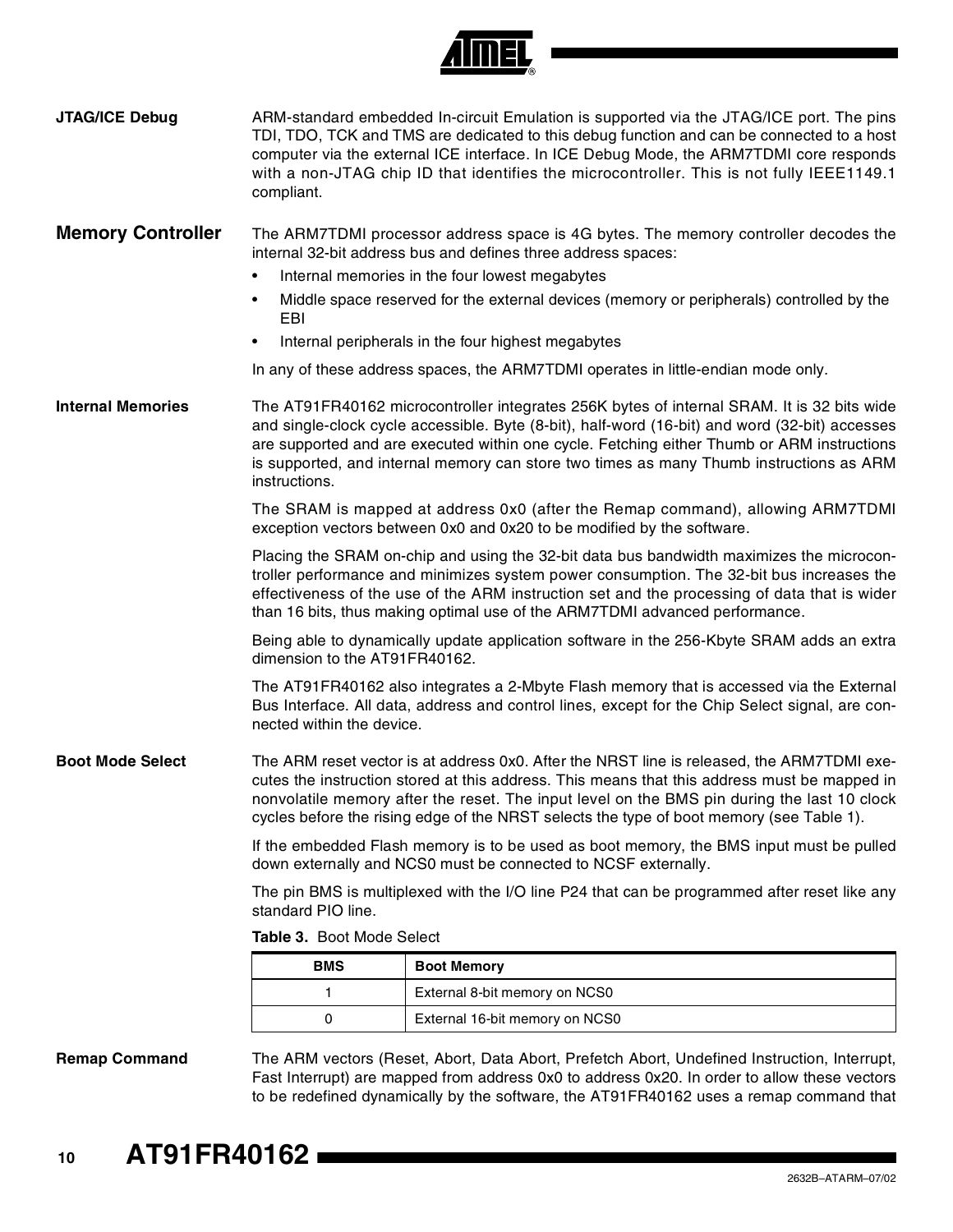enables switching between the boot memory and the internal primary SRAM bank addresses. The remap command is accessible through the EBI User Interface by writing one in RCB of EBI\_RCR (Remap Control Register). Performing a remap command is mandatory if access to the other external devices (connected to chip selects 1 to 7) is required. The remap operation can only be changed back by an internal reset or an NRST assertion. **Abort Control** The abort signal providing a Data Abort or a Prefetch Abort exception to the ARM7TDMI is asserted when accessing an undefined address in the EBI address space. No abort is generated when reading the internal memory or by accessing the internal peripherals, whether the address is defined or not. **External Bus Interface** The External Bus Interface handles the accesses between addresses 0x0040 0000 and 0xFFC0 0000. It generates the signals that control access to the external devices, and can be configured from eight 1-Mbyte banks up to four 16-Mbyte banks. It supports byte, half-word and word aligned accesses. For each of these banks, the user can program: • Number of wait states • Number of data float times (wait time after the access is finished to prevent any bus contention in case the device is too long in releasing the bus) • Data bus width (8-bit or 16-bit) • With a 16-bit wide data bus, the user can program the EBI to control one 16-bit device (Byte Access Select Mode) or two 8-bit devices in parallel that emulate a 16-bit memory (Byte Write Access Mode). The External Bus Interface features also the Early Read Protocol, configurable for all the devices, that significantly reduces access time requirements on an external device in the case of single-clock cycle access. In the AT91FR40162, the External Bus Interface connects internally to the Flash memory. **Flash Memory** The 2-Mbyte Flash memory is organized as 1, 048, 576 words of 16 bits each. The Flash memory is addressed as 16-bit words via the EBI. It uses address lines A1 - A20. The address, data and control signals, except the Flash memory enable, are internally interconnected. The user should connect the Flash memory enable (NCSF) to one of the activelow chip selects on the EBI; NCS0 must be used if the Flash memory is to be the boot memory. In addition, if the Flash memory is to be used as boot memory, the BMS input must be pulled down externally in order for the processor to perform correct 16-bit fetches after reset. During boot, the EBI must be configured with correct number of standard wait states. As an example, five standard wait states are required when the microcontroller is running at 66 MHz. The user must ensure that all VDDIO, VDDCORE and all GND pins are connected to their respective supplies by the shortest route. The Flash memory powers-on in read mode. Command sequences are used to place the device in other operating modes, such as program and erase. A separate Flash memory reset input pin (NRSTF) is provided for maximum flexibility, enabling the reset operation to adapt to the application. When this input is at a logic high level, the memory is in its standard operating mode; a low level on this input halts the current memory operation and puts its outputs in a high impedance state. The Flash memory features data polling to detect the end of a program cycle. While a program cycle is in progress, an attempted read of the last word written will return the complement of the written data on I/O7. An open-drain NBUSY output pin provides another method of detect-

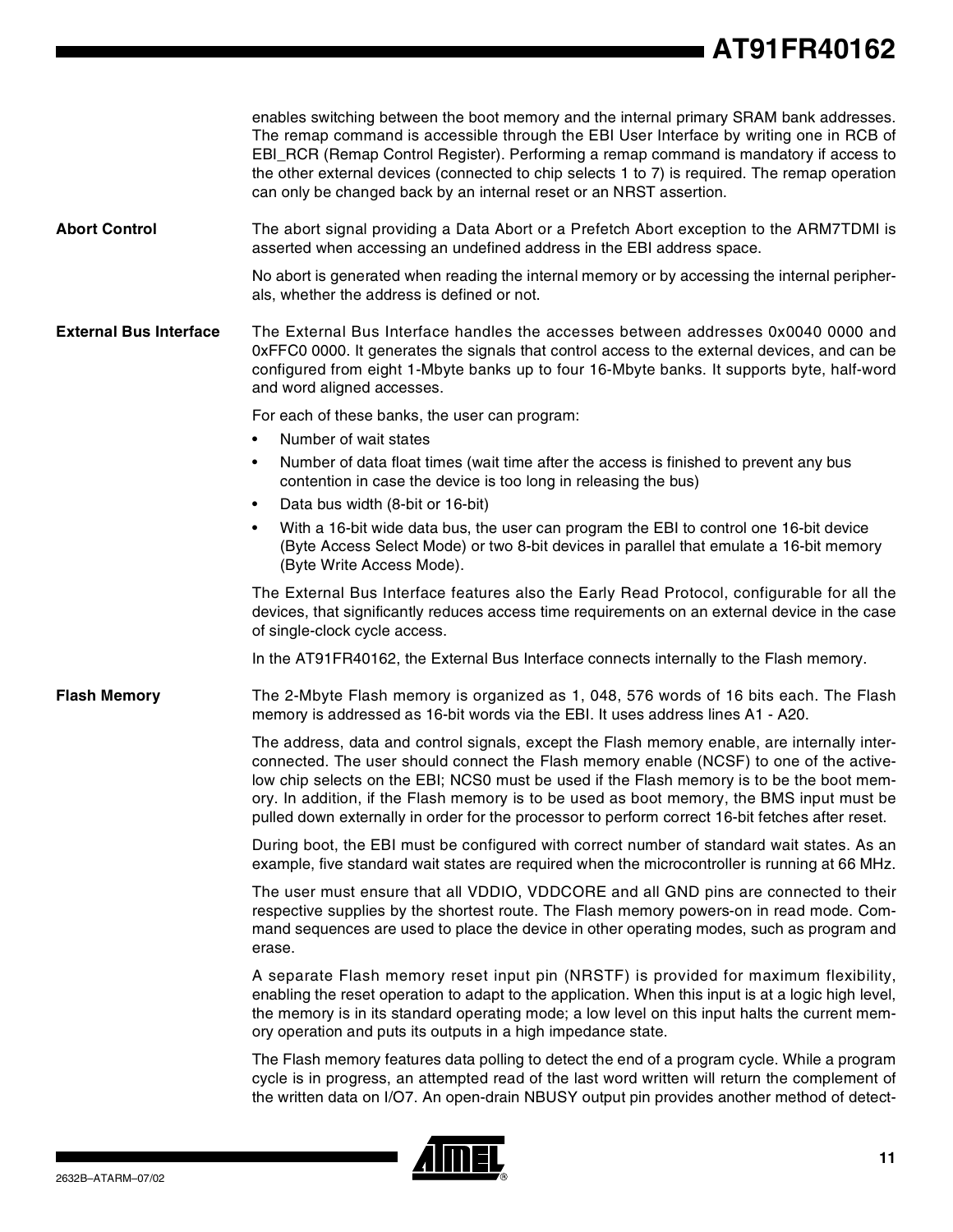

ing the end of a program or erase cycle. This pin is pulled low while program and erase cycles are in progress and is released at the completion of the cycle. A toggle bit feature provides a third means of detecting the end of a program or erase cycle.

The Flash memory is segmented into two memory planes. Reads from one memory plane may be performed even while program or erase functions are being executed in the other memory plane. This feature enhances performance by not requiring the system to wait for a program or erase cycle to complete before a read may be performed.

The Flash memory is divided into 39 sectors for erase operations. To further enhance device flexibility, an Erase Suspend feature is offered. This feature puts the erase cycle on hold for an indefinite period and allows the user to read data from, or to write data to, any other sector within the same memory plane. There is no need to suspend an erase cycle if the data to be read is in the other memory plane.

The device has the capability to protect data stored in any sector. Once the data protection for a sector is enabled, the data in that sector cannot be changed while input levels lie between ground and VDDIO.

An optional VPP pin is available to enhance program/erase times.

A 6-byte command sequence (Enter Single Pulse Program Mode) allows the device to be written to directly, using single pulses on the write control lines. This mode (Single-pulse Programming) is exited by powering down the device or by pulsing the NRSTF pin low for a minimum of 50 ns and then bringing it back to VDDIO.

The following hardware features protect against inadvertent programming of the Flash memory:

- VDDIO Sense if VDDIO is below 1.8V (typical), the program function is inhibited.
- VDDIO Power-on Delay once VDDIO has reached the VDDIO sense level, the device will automatically time out 10 ms (typically) before programming.
- Program Inhibit holding any one of OE low, CE high or WE high inhibits program cycles.
- Noise Filter pulses of less than 15 ns (typical) on the WE or CE inputs will not initiate a program cycle.

See the AT49BV1604A/1614A(T) 2-Mbyte (1M x 16/2M x 8) 3-volt Only Flash Memory Datasheet for further details on Flash operation and electrical characteristics.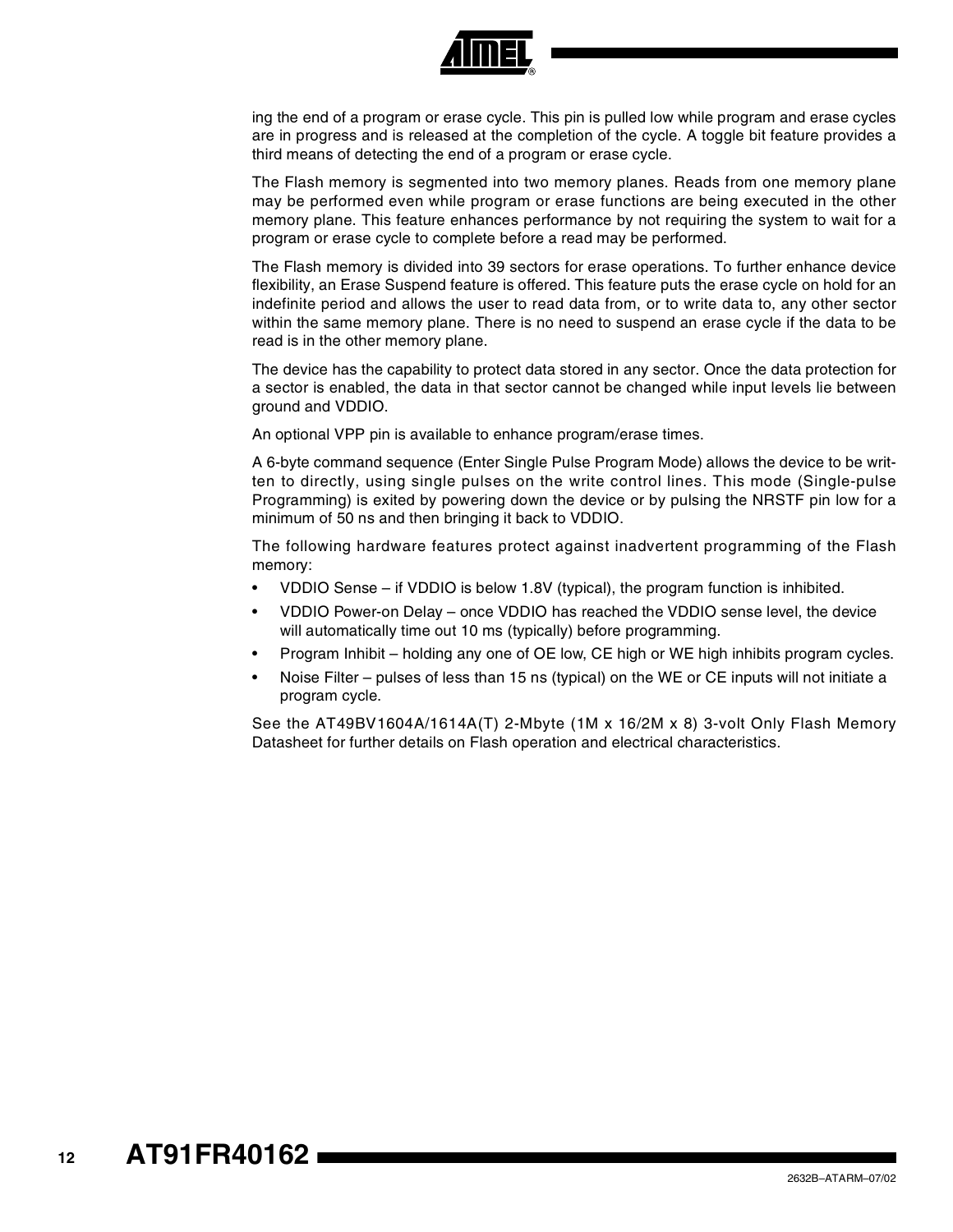#### **AT91 Flash Uploader Software**

All Flash-based AT91 devices are delivered with a pre-programmed software called the AT91 Flash Uploader, which resides in the first sector of the embedded Flash. The Flash Uploader allows programming to the embedded flash through a serial port. Either of the on-chip USARTs can be used by the Flash Uploader.





#### **Flash Uploader Operations**

The Flash Uploader requires the encapsulated Flash to be used as the AT91FR40162 boot memory and a valid clock to be applied to MCKI. After reset, the Flash Uploader immediately recopies itself into the internal SRAM and jumps to it. The following operation requires this memory resource only. External accesses are performed only to program the encapsulated Flash.

When starting, PIO input change interrupts are initialized on the RXD lines of both USARTs. When an interrupt occurs, a Timer Counter channel is started. When the next input change is detected on the RXD line, the Timer Counter channel is stopped. This is how the first character length is measured and the USART can be initiated by taking into account the ratio between the device master clock speed and the actual communication baud rate speed.

The Programming System, then, can send commands and data following a proprietary protocol for the Flash device to be programmed. It is up to the Programming System to erase and program the first sector of the Flash as the last step of the operation, in order to reduce, to a minimum, the risk that the Flash Uploader is erased and the power supply shuts down.

Note that in the event that the Flash Uploader is erased from the first sector while the new final application is not yet programmed, and while the target system power supply is switched off, it leads to a non-recoverable error and the AT91FR40162 cannot be re-programmed by using the Flash Uploader.

#### **Programming System** Atmel provides a free Host Loader that runs on an IBM® compatible PC under Windows®95 or Windows®98 operating system. It can be downloaded from the Atmel Web site and requires only a serial cable to connect the Host to the Target.

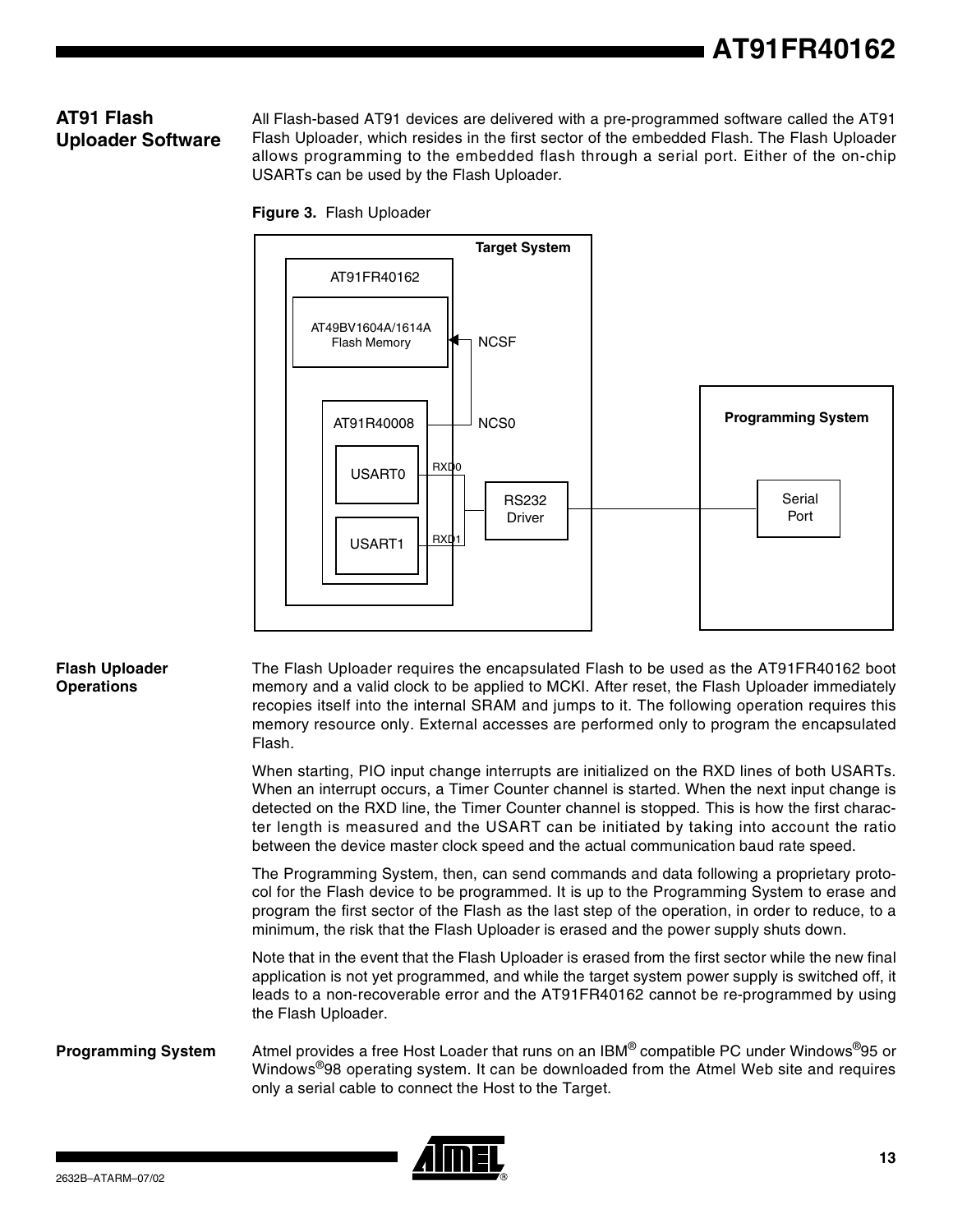|                                               | 4 JULIE 1                                                                                                                                                                                                                                                                                                                                                                                                                                                                                                                                                     |
|-----------------------------------------------|---------------------------------------------------------------------------------------------------------------------------------------------------------------------------------------------------------------------------------------------------------------------------------------------------------------------------------------------------------------------------------------------------------------------------------------------------------------------------------------------------------------------------------------------------------------|
|                                               | Communications can be selected on either COM1 or COM2 and the serial link speed is limited<br>to 115200 bauds. Because the serial link is the bottleneck in this configuration, the Flash pro-<br>gramming lasts 110 seconds per Mbyte.                                                                                                                                                                                                                                                                                                                       |
|                                               | Reduced programming time can be achieved by using a faster programming system. An AT91<br>Evaluation Board is capable of running a serial link at up to 500 Kbits/sec and can match the<br>fastest programming allowed by the Flash, for example, about 40 seconds per Mbyte when the<br>word programming becomes the bottleneck.                                                                                                                                                                                                                             |
| <b>Peripherals</b>                            | The AT91FR40162 peripherals are connected to the 32-bit wide Advanced Peripheral Bus.                                                                                                                                                                                                                                                                                                                                                                                                                                                                         |
|                                               | Peripheral registers are only word accessible. Byte and half-word accesses are not supported.<br>If a byte or a half-word access is attempted, the memory controller automatically masks the<br>lowest address bits and generates a word access.                                                                                                                                                                                                                                                                                                              |
|                                               | Each peripheral has a 16-Kbyte address space allocated (the AIC only has a 4-Kbyte address<br>space).                                                                                                                                                                                                                                                                                                                                                                                                                                                         |
| <b>Peripheral Registers</b>                   | The following registers are common to all peripherals:                                                                                                                                                                                                                                                                                                                                                                                                                                                                                                        |
|                                               | Control Register – write only register that triggers a command when a one is written to the<br>$\bullet$<br>corresponding position at the appropriate address. Writing a zero has no effect.                                                                                                                                                                                                                                                                                                                                                                  |
|                                               | Mode Register - read/write register that defines the configuration of the peripheral.<br>$\bullet$<br>Usually has a value of 0x0 after a reset.                                                                                                                                                                                                                                                                                                                                                                                                               |
|                                               | Data Registers – read and/or write register that enables the exchange of data between the<br>$\bullet$<br>processor and the peripheral.                                                                                                                                                                                                                                                                                                                                                                                                                       |
|                                               | Status Register - read only register that returns the status of the peripheral.<br>$\bullet$                                                                                                                                                                                                                                                                                                                                                                                                                                                                  |
|                                               | Enable/Disable/Status Registers are shadow command registers. Writing a one in the<br>$\bullet$<br>Enable Register sets the corresponding bit in the Status Register. Writing a one in the<br>Disable Register resets the corresponding bit and the result can be read in the Status<br>Register. Writing a bit to zero has no effect. This register access method maximizes the<br>efficiency of bit manipulation, and enables modification of a register with a single non-<br>interruptible instruction, replacing the costly read-modify-write operation. |
|                                               | Unused bits in the peripheral registers must be written at 0 for upward compatibility. These bits<br>read 0.                                                                                                                                                                                                                                                                                                                                                                                                                                                  |
| <b>Peripheral Interrupt</b><br><b>Control</b> | The Interrupt Control of each peripheral is controlled from the status register using the inter-<br>rupt mask. The status register bits are ANDed to their corresponding interrupt mask bits and<br>the result is then ORed to generate the Interrupt Source signal to the Advanced Interrupt<br>Controller.                                                                                                                                                                                                                                                  |
|                                               | The interrupt mask is read in the Interrupt Mask Register and is modified with the Interrupt<br>Enable Register and the Interrupt Disable Register. The enable/disable/status (or mask)<br>makes it possible to enable or disable peripheral interrupt sources with a non-interruptible sin-<br>gle instruction. This eliminates the need for interrupt masking at the AIC or Core level in real-<br>time and multi-tasking systems.                                                                                                                          |
| <b>Peripheral Data</b><br><b>Controller</b>   | The AT91FR40162 has a 4-channel PDC dedicated to the two on-chip USARTs. One PDC<br>channel is dedicated to the receiver and one to the transmitter of each USART.                                                                                                                                                                                                                                                                                                                                                                                            |
|                                               | The user interface of a PDC channel is integrated in the memory space of each USART. It<br>contains a 32-bit Address Pointer Register (RPR or TPR) and a 16-bit Transfer Counter Reg-<br>ister (RCR or TCR). When the programmed number of transfers are performed, a status bit<br>indicating the end of transfer is set in the USART Status Register and an interrupt can be<br>generated.                                                                                                                                                                  |

*Amer*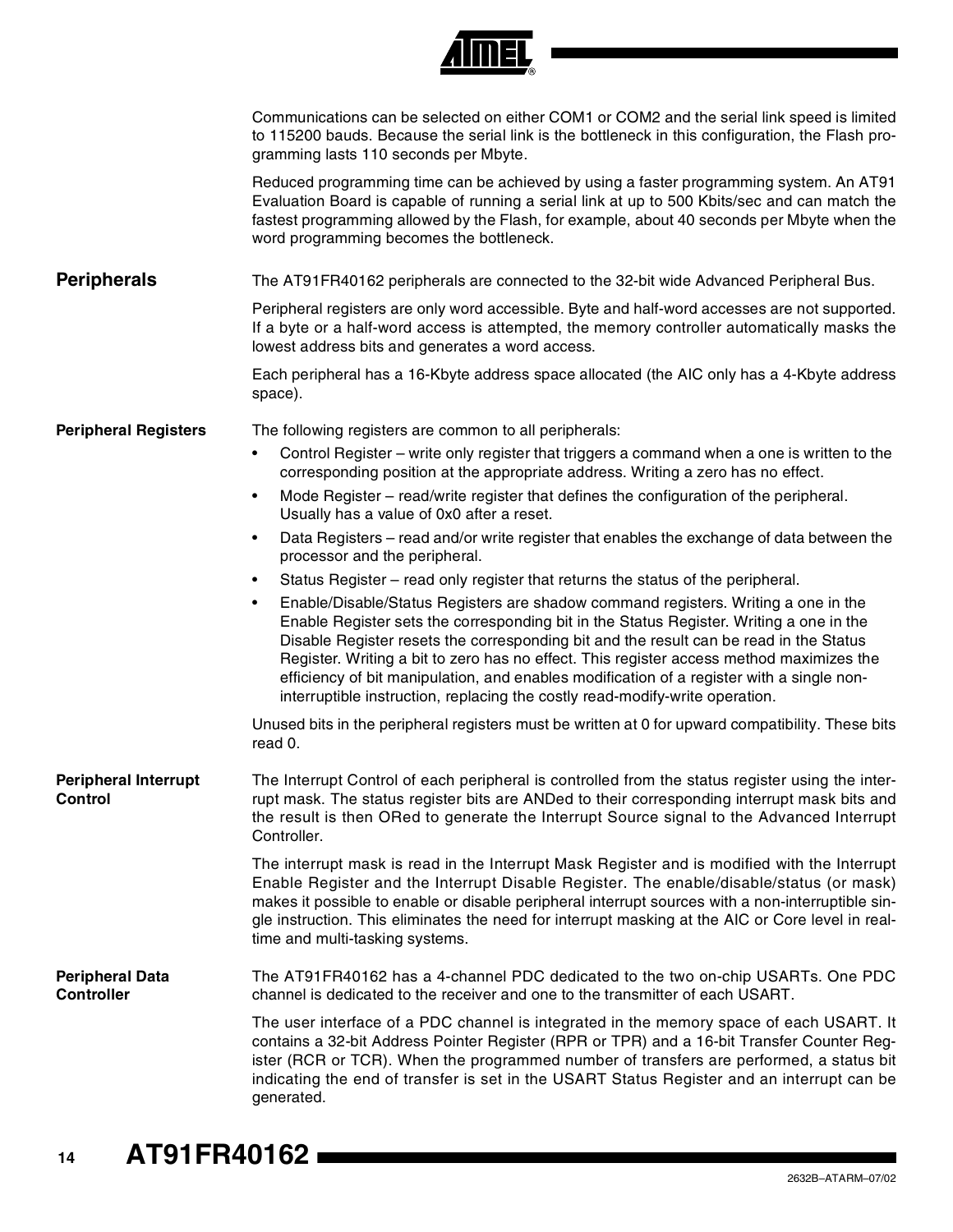## **System Peripherals**

| <b>PS: Power-saving</b>                             | The power-saving feature optimizes power consumption, enabling the software to stop the<br>ARM7TDMI clock (idle mode), restarting it when the module receives an interrupt (or reset). It<br>also enables on-chip peripheral clocks to be enabled and disabled individually, matching<br>power consumption and application needs.                                                                                                                                                                                                                                                                                                                                                                                            |
|-----------------------------------------------------|------------------------------------------------------------------------------------------------------------------------------------------------------------------------------------------------------------------------------------------------------------------------------------------------------------------------------------------------------------------------------------------------------------------------------------------------------------------------------------------------------------------------------------------------------------------------------------------------------------------------------------------------------------------------------------------------------------------------------|
| <b>AIC: Advanced</b><br><b>Interrupt Controller</b> | The Advanced Interrupt Controller has an 8-level priority, individually maskable, vectored<br>interrupt controller, and drives the NIRQ and NFIQ pins of the ARM7TDMI from:<br>The external fast interrupt line (FIQ)<br>$\bullet$<br>The three external interrupt request lines (IRQ0 - IRQ2)<br>$\bullet$<br>The interrupt signals from the on-chip peripherals<br>$\bullet$<br>The AIC is extensively programmable offering maximum flexibility, and its vectoring features<br>reduce the real-time overhead in handling interrupts.<br>The AIC also features a spurious vector detection feature, which reduces spurious interrupt<br>handling to a minimum, and a protect mode that facilitates the debug capabilities. |
| PIO: Parallel I/O<br><b>Controller</b>              | The AT91FR40162 has 32 programmable I/O lines. Six pins are dedicated as general-purpose<br>I/O pins. Other I/O lines are multiplexed with an external signal of a peripheral to optimize the<br>use of available package pins. The PIO controller enables generation of an interrupt on input<br>change and insertion of a simple input glitch filter on any of the PIO pins.                                                                                                                                                                                                                                                                                                                                               |
| <b>WD: Watchdog</b>                                 | The Watchdog is built around a 16-bit counter and is used to prevent system lock-up if the<br>software becomes trapped in a deadlock. It can generate an internal reset or interrupt, or<br>assert an active level on the dedicated pin NWDOVF. All programming registers are pass-<br>word-protected to prevent unintentional programming.                                                                                                                                                                                                                                                                                                                                                                                  |
| <b>SF: Special Function</b>                         | The AT91FR40162 provides registers that implement the following special functions.<br>Chip Identification<br><b>RESET Status</b><br>$\bullet$<br><b>Protect Mode</b>                                                                                                                                                                                                                                                                                                                                                                                                                                                                                                                                                         |

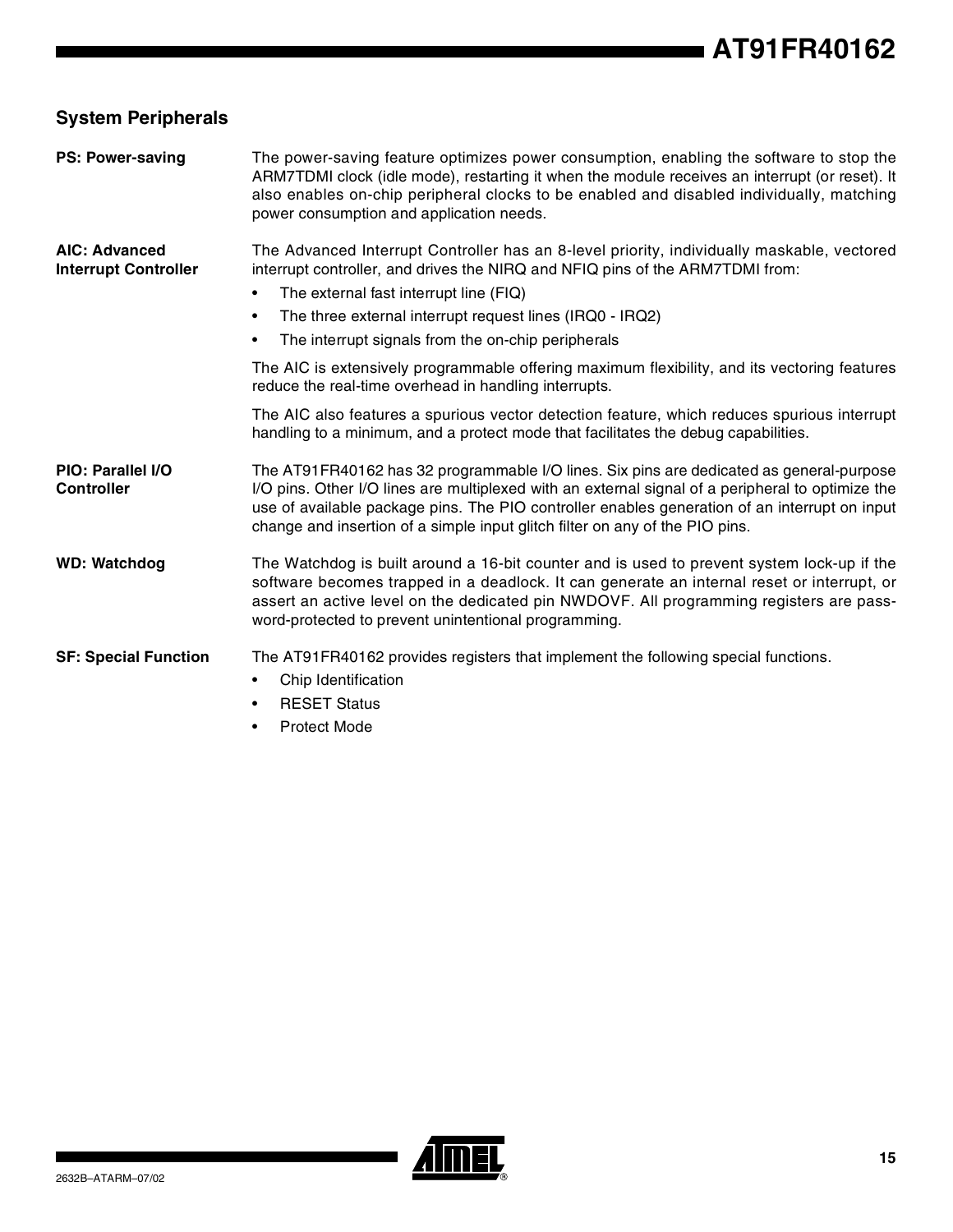

## **User Peripherals**

| <b>USART: Universal</b><br>Synchronous/            | The AT91FR40162 provides two identical, full-duplex, universal synchronous/asynchronous<br>receiver/transmitters.                                                                                                                                                                                                                        |  |  |  |  |
|----------------------------------------------------|------------------------------------------------------------------------------------------------------------------------------------------------------------------------------------------------------------------------------------------------------------------------------------------------------------------------------------------|--|--|--|--|
| <b>Asynchronous</b><br><b>Receiver Transmitter</b> | Each USART has its own baud rate generator, and two dedicated Peripheral Data Controller<br>channels. The data format includes a start bit, up to 8 data bits, an optional programmable par-<br>ity bit and up to 2 stop bits.                                                                                                           |  |  |  |  |
|                                                    | The USART also features a Receiver Timeout register, facilitating variable length frame sup-<br>port when it is working with the PDC, and a Time-guard register, used when interfacing with<br>slow remote equipment.                                                                                                                    |  |  |  |  |
| <b>TC: Timer Counter</b>                           | The AT91FR40162 features a Timer Counter block that includes three identical 16-bit timer<br>counter channels. Each channel can be independently programmed to perform a wide range<br>of functions including frequency measurement, event counting, interval measurement, pulse<br>generation, delay timing and pulse width modulation. |  |  |  |  |
|                                                    | The Timer Counter can be used in Capture or Waveform mode, and all three counter channels<br>can be started simultaneously and chained together.                                                                                                                                                                                         |  |  |  |  |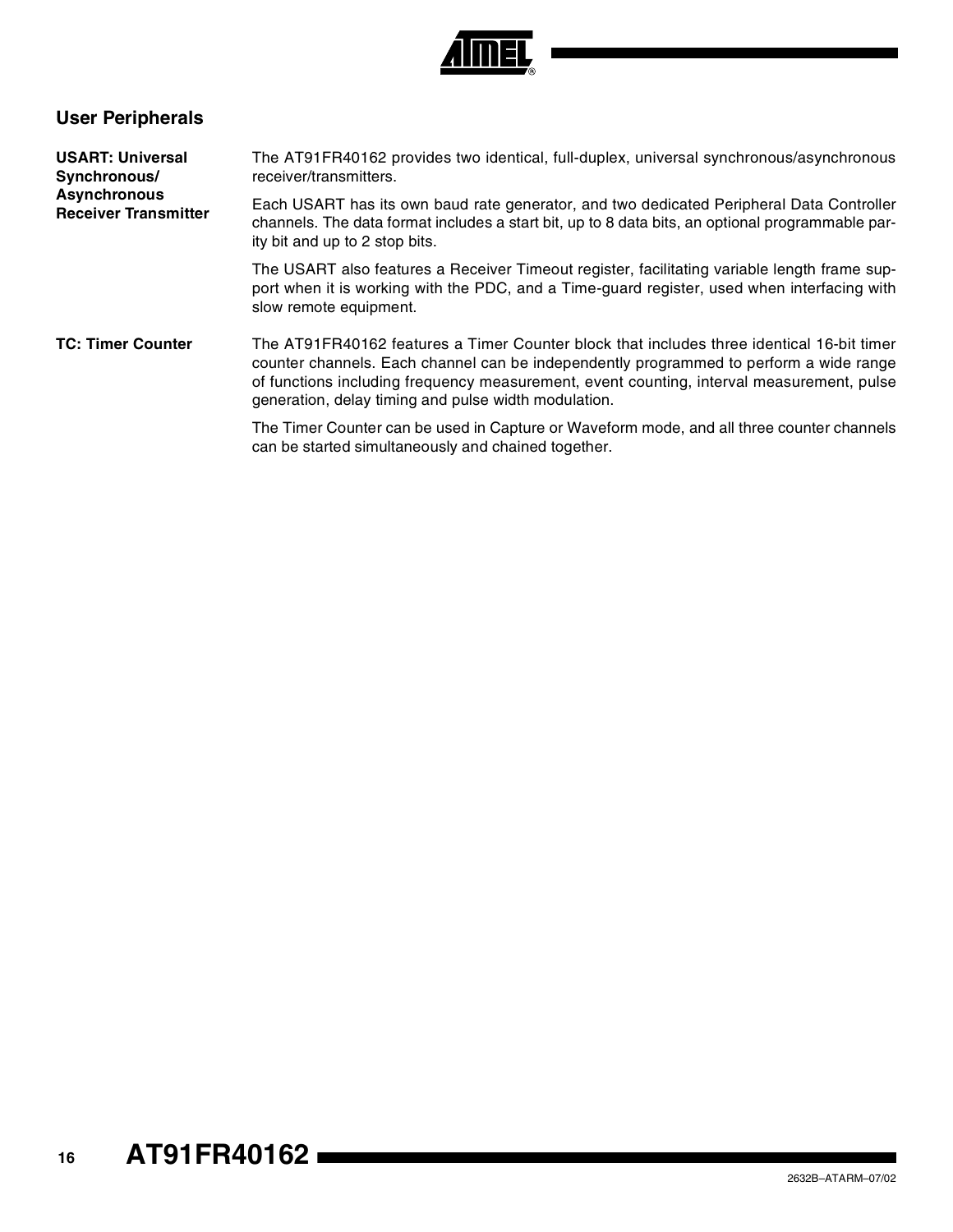## **Ordering Information**

#### **Table 4.** Ordering Information

| <b>Ordering Code</b> | Package        | <b>Temperature</b><br><b>Operating Range</b>       |
|----------------------|----------------|----------------------------------------------------|
| AT91FR40162-CI       | <b>BGA 121</b> | Industrial<br>$(-40^{\circ}$ C to 85 $^{\circ}$ C) |

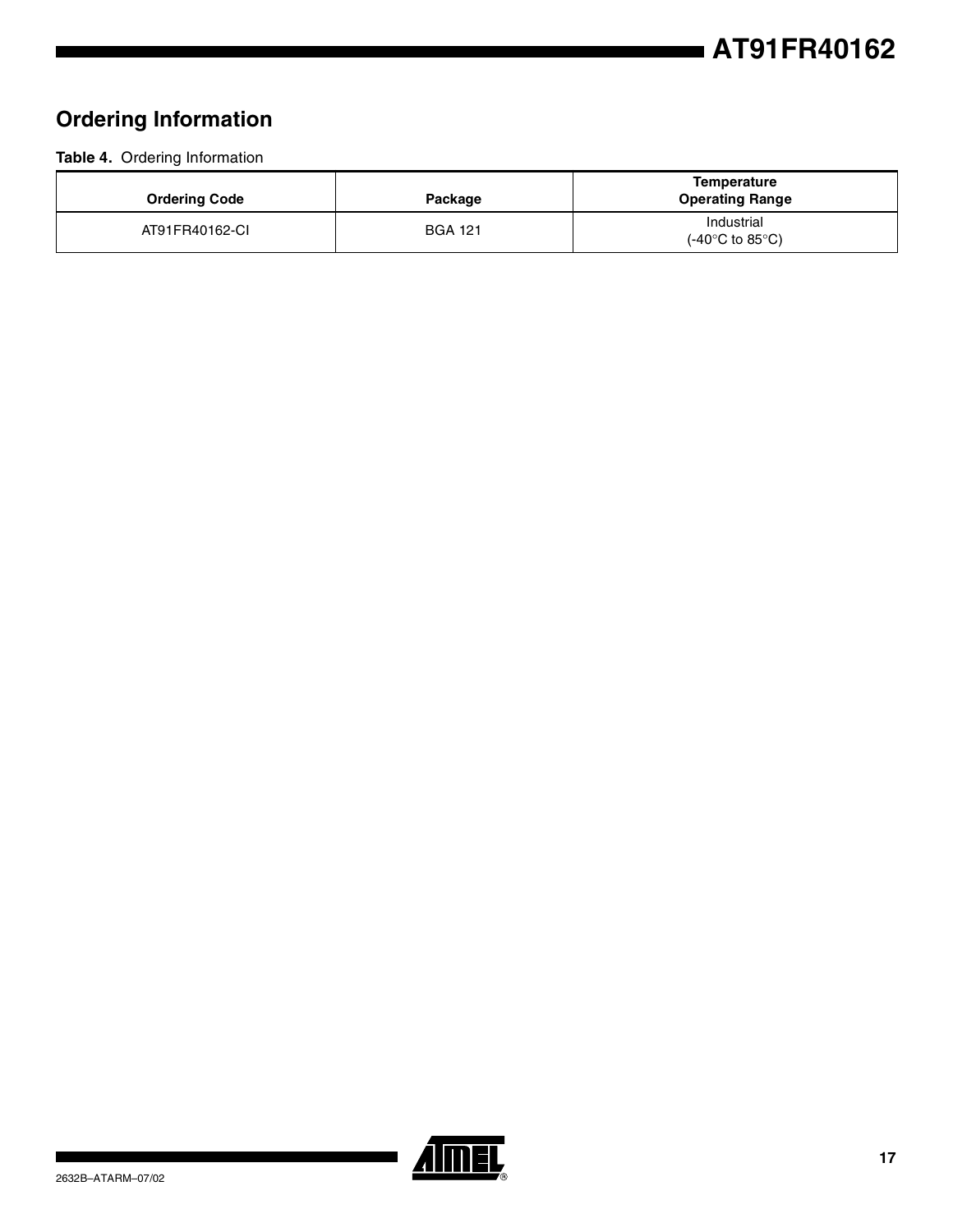

## **Packaging Information**

**Figure 4.** AT91FR40162 Package



**Table 5.** Thermal Resistance Data

| Symbol               | <b>Parameter</b>                              | <b>Condition</b> | Package | <b>Typ</b> | <b>Units</b>  |
|----------------------|-----------------------------------------------|------------------|---------|------------|---------------|
| $\theta_{JA}$        | Junction-to-<br>ambient thermal<br>resistance | Still Air        | 121-BGA | 33.9       | $\degree$ C/W |
| $\theta_{\text{JC}}$ | Junction-to-case<br>thermal resistance        |                  | 121-BGA | 7.7        |               |

**Table 6.** Device and 121-ball BGA Package Maximum Weight

 $\overline{A}$ 

 $\overline{\mathsf{B}}$ 

 $\mathbf c$ 

 $\mathsf D$ 

 $\overline{E}$ 

٠F

G

 $\boldsymbol{\mathsf{H}}$ 

J

 $\overline{\mathsf{K}}$ 

 $\mathsf{L}$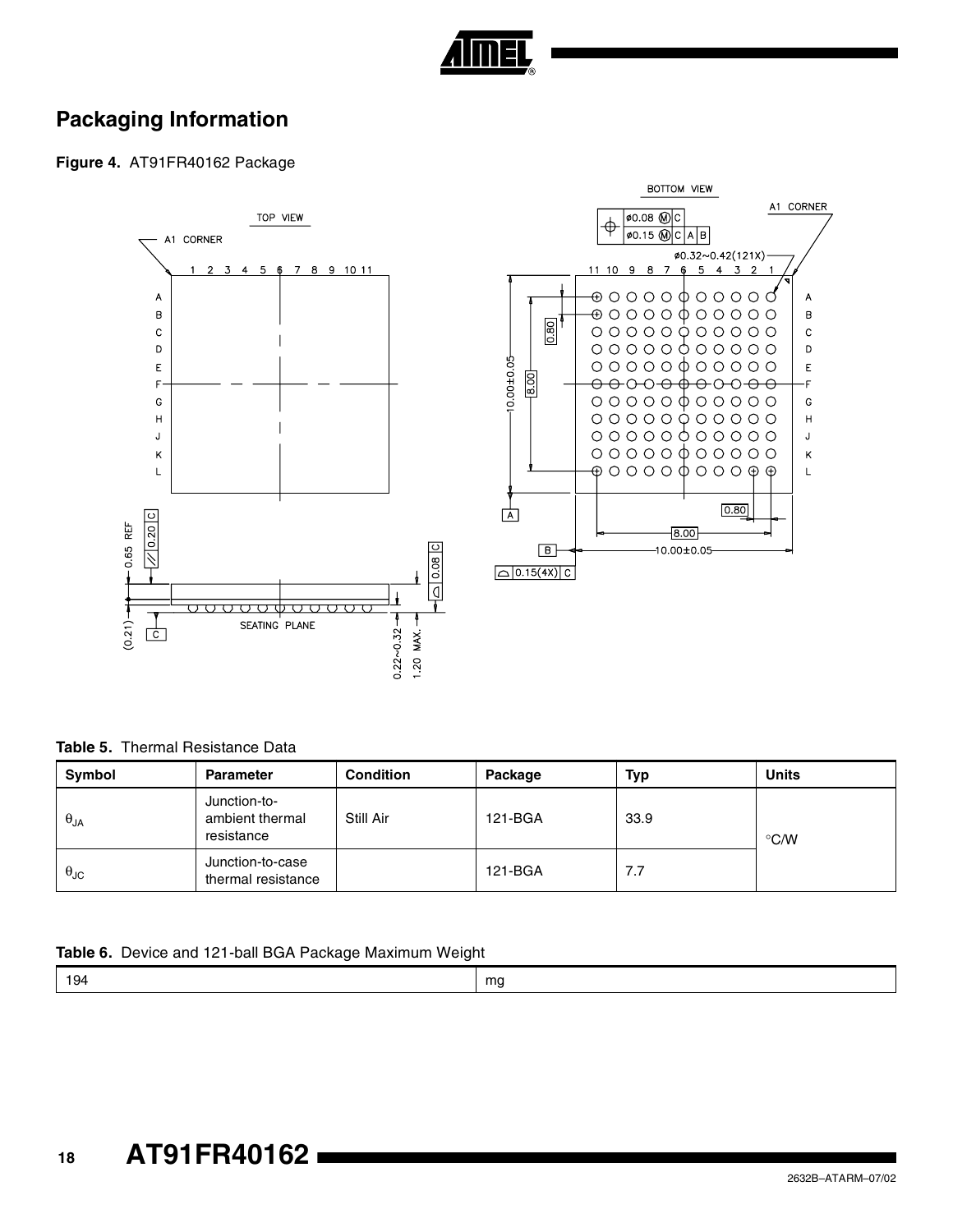## **Soldering Profile**

Table 7 gives the recommended soldering profile from J-STD-20.

#### **Table 7.** Soldering Profile

|                                                        | <b>Convection or</b><br><b>IR/Convection</b> | <b>VPR</b>                                   |
|--------------------------------------------------------|----------------------------------------------|----------------------------------------------|
| Average Ramp-up Rate (183°C to Peak)                   | $3^{\circ}$ C/sec. max.                      | $10^{\circ}$ C/sec.                          |
| Preheat Temperature $125^{\circ}$ C $\pm 25^{\circ}$ C | 120 sec. max                                 |                                              |
| Temperature Maintained Above 183°C                     | 60 sec. to 150 sec.                          |                                              |
| Time within 5°C of Actual Peak Temperature             | 10 sec. to $20$ sec.                         | $60$ sec.                                    |
| Peak Temperature Range                                 | $220 + 5/-0$ °C or<br>$235 + 5/-0$ °C        | 215 to 219 $\degree$ C or<br>$235 + 5/-0$ °C |
| Ramp-down Rate                                         | $6^{\circ}$ C/sec.                           | $10^{\circ}$ C/sec.                          |
| Time 25°C to Peak Temperature                          | 6 min. max                                   |                                              |

Small packages may be subject to higher temperatures if they are reflowed in boards with larger components. In this case, small packages may have to withstand temperatures of up to 235°C, not 220°C (IR reflow).

Recommended package reflow conditions depend on package thickness and volume. See Table 8.

|  | Table 8. Recommended Package Reflow Conditions (1, 2, 3) |  |  |  |  |
|--|----------------------------------------------------------|--|--|--|--|
|--|----------------------------------------------------------|--|--|--|--|

| <b>Parameter</b> | Temperature                        |
|------------------|------------------------------------|
| Convection       | $220 + 5/-0$ °C                    |
| <b>VPR</b>       | $^{\circ}$ 215 to 219 $^{\circ}$ C |
| IR/Convection    | $220 + 5/-0$ °C                    |

Notes: 1. The packages are qualified by Atmel by using IR reflow conditions, not convection or VPR.

- 2. By default, the package level 1 is qualified at  $220^{\circ}$ C (unless  $235^{\circ}$ C is stipulated).
- 3. The body temperature is the most important parameter but other profile parameters such as total exposure time to hot temperature or heating rate may also influence component reliability.

A maximum of three reflow passes is allowed per component.

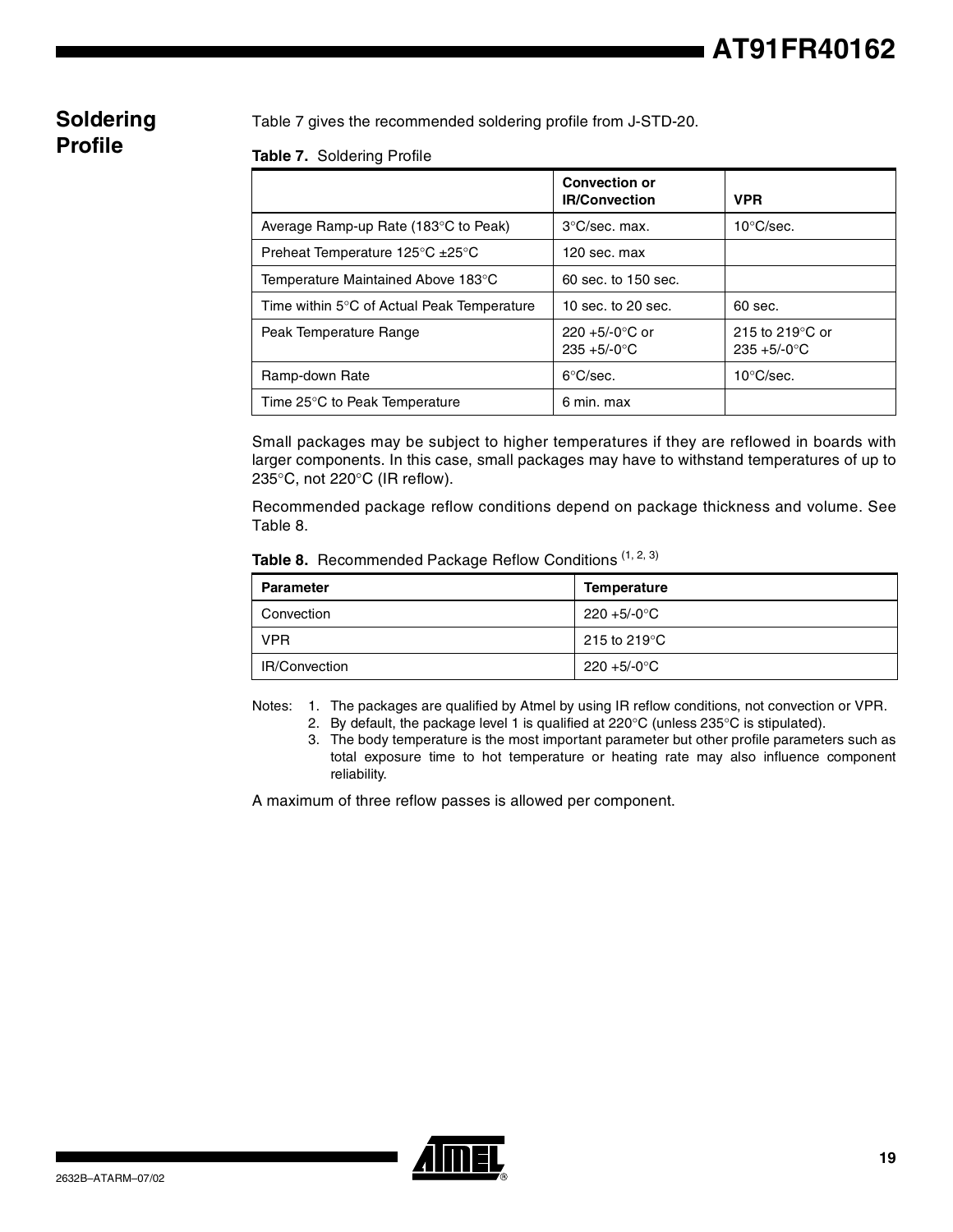

## **Document Details**

| <b>Title</b>               | AT91FR40162 Datasheet                                                                             |
|----------------------------|---------------------------------------------------------------------------------------------------|
| <b>Literature Number</b>   | 2632                                                                                              |
| <b>Revision History</b>    |                                                                                                   |
| <b>Version A</b>           | <b>Publication Date: 28-Feb-02</b>                                                                |
| <b>Version B</b>           | <b>Publication Date: 04-Jul-02</b>                                                                |
| Revisions since last issue |                                                                                                   |
| Page: 2                    | Figure 1 changes: Ball 5H changed to NCSF, ball 5C changed to NBUSY, ball 6D changed to<br>NRSTF. |
| Page: 18                   | Table 5, Table 6. Thermal resistance and device and weight data added.                            |